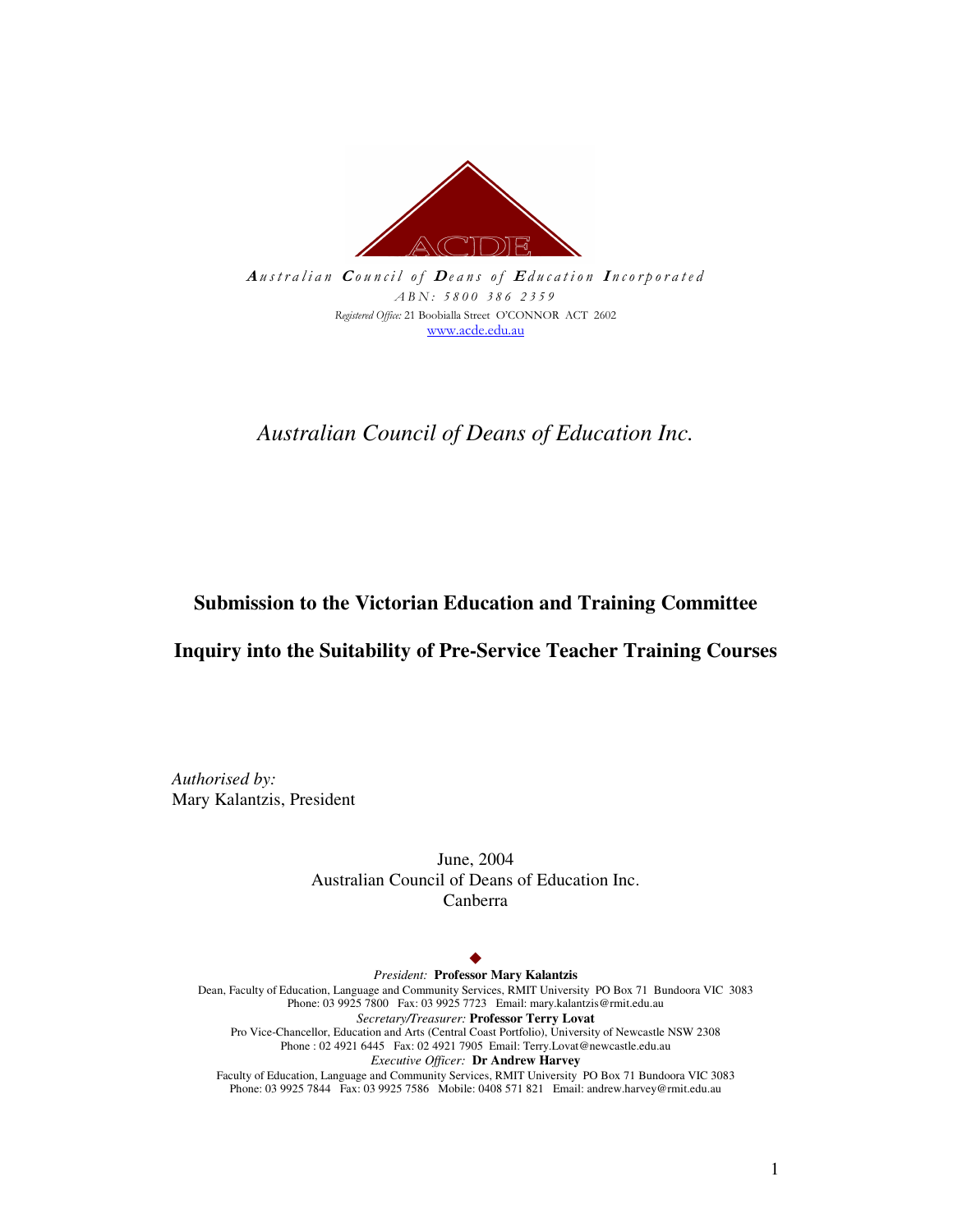# **Contents**

| <b>Executive summary</b>                                                                                  | 3  |
|-----------------------------------------------------------------------------------------------------------|----|
| 1) The range and nature of pre-service teacher<br>education courses within Victoria                       | 5  |
| 2) Examining a range of pre-service teacher education<br>courses across Australia and internationally     | 6  |
| 3) Determining the skills and knowledge required of<br>teachers and teacher education courses             | 8  |
| 4) Issues related to attracting people from other<br>professions to become qualified teachers in Victoria | 12 |
| 5) Recommendations                                                                                        | 14 |
| <b>Bibliography</b>                                                                                       | 15 |
| <b>Appendix: Three Case Studies of Innovative Practice</b>                                                | 17 |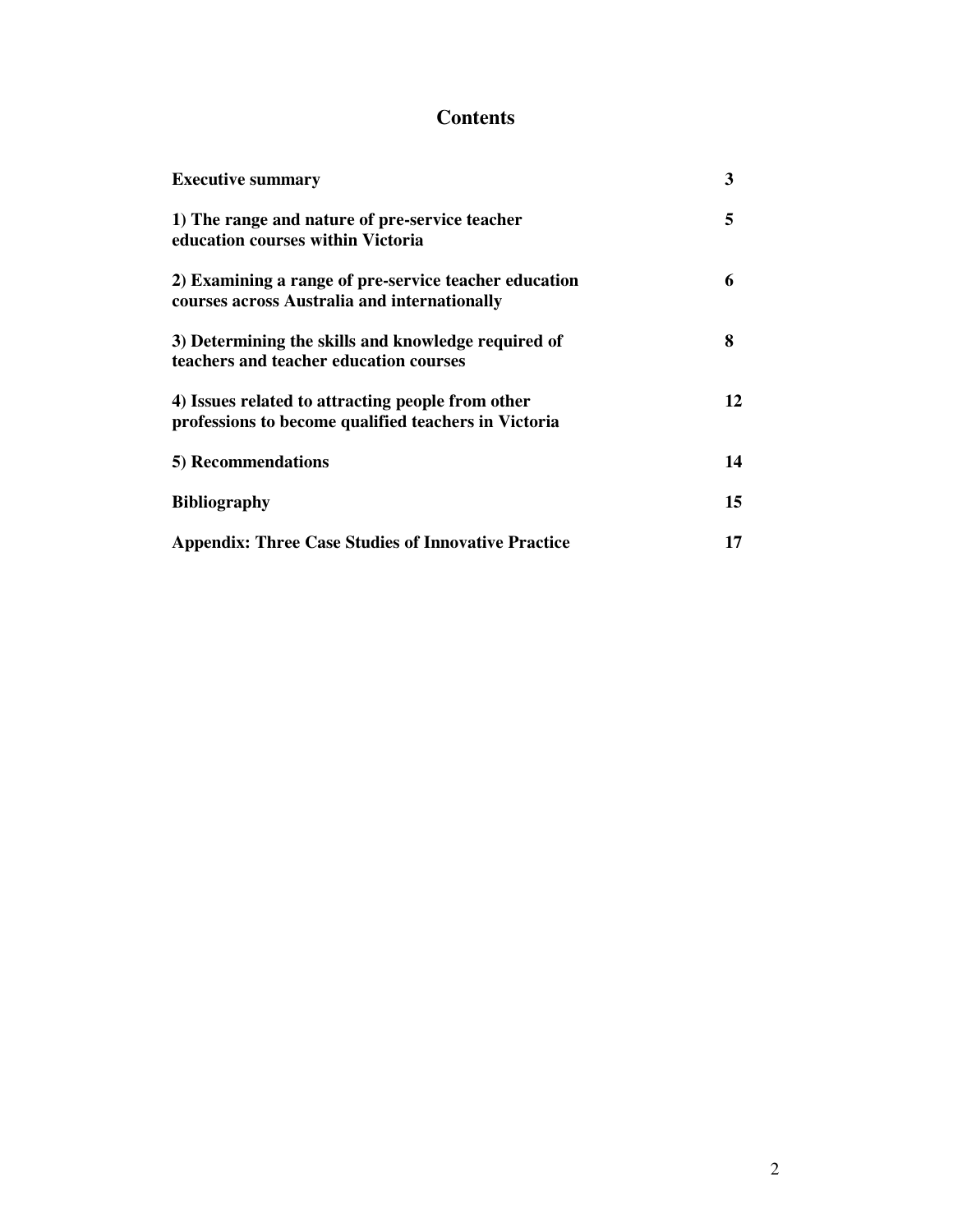#### **Executive Summary**

Teacher education is an increasingly complex profession. Historically, a notion of teacher 'training' abounded in which the teacher was perceived primarily as a technician. A raft of evidence authoritatively disabuses this notion. Research clearly indicates that the teacher is the single most important factor in student learning within the classroom. Evidence also shows that a sophisticated range of skills and sensibilities are required for effective teaching. Pedagogy, and pedagogical content knowledge, are essential to maximise learning for an increasingly diverse student body. Teachers must stay abreast of rapidly changing discipline knowledge. And in the absence of support staff, the role of teachers in ensuring the wellbeing of students frequently extends well beyond its official remit. The demands on today's teachers are unprecedented in number and complexity.

Teacher education programs play a crucial role in preparing teachers, and must be tailored to the exigencies of teaching in the twenty first century. Nevertheless, teacher education programs are, and will continue to be, only one aspect of promoting quality teaching. Any analysis of teacher education cannot exist in isolation: the working conditions and salaries of teachers, the nature of learning environments, the provision of professional learning, and the level of support and resources available are all inter-linked. Building an attractive teaching profession requires attention to each of these factors.

In responding to the issues identified under the terms of reference, the submission emphasises the following four key points:

1) There is an urgent need to recognise and value the complexity of teaching. Notions of 'teacher training' are antediluvian, and do not adequately reflect the science of education. Equally, analysis must move beyond a dichotomous approach to pedagogy and content knowledge, to a more sophisticated understanding of the knowledge required to teach in the twenty first century.

2) There is substantial variation among teacher education courses both statewide and beyond, and a variety of innovative teacher education models already exist. This diversity is valuable, and contributes to the vitality of the profession. It is important that schools and faculties maintain the capacity to remain relevant, connected and rigorous in a fast changing world. Nevertheless, there remain systemic impediments to innovation which need to be removed, including an emphasis on inputs rather than outcomes.

3) Professional practice needs to be at the heart of teacher education. This is more complex than simply increasing the practicum component of courses, and involves relating professional experience to theoretical insight. The relationship between theory and practice needs to be seen as mutually informing.

4) A holistic approach is required. Increased provision of professional learning is necessary to promote a culture of lifelong learning among teachers, and teacher educators; greater educational research is required, particularly into new pedagogies; salaries and conditions need to be competitive; and career paths need to be visible and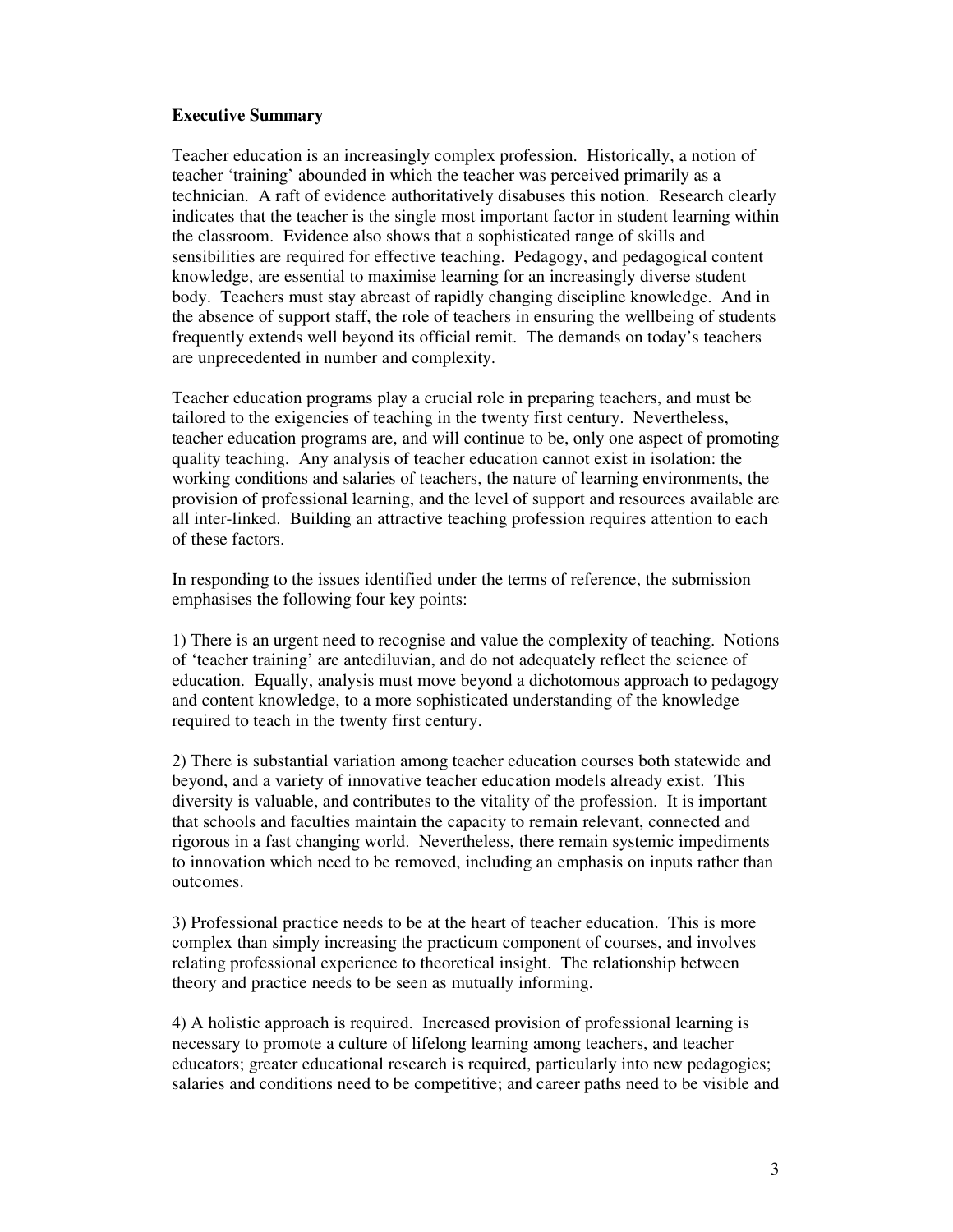attractive. Teacher education needs to be seen as an integral part of the teaching process, but not considered in isolation.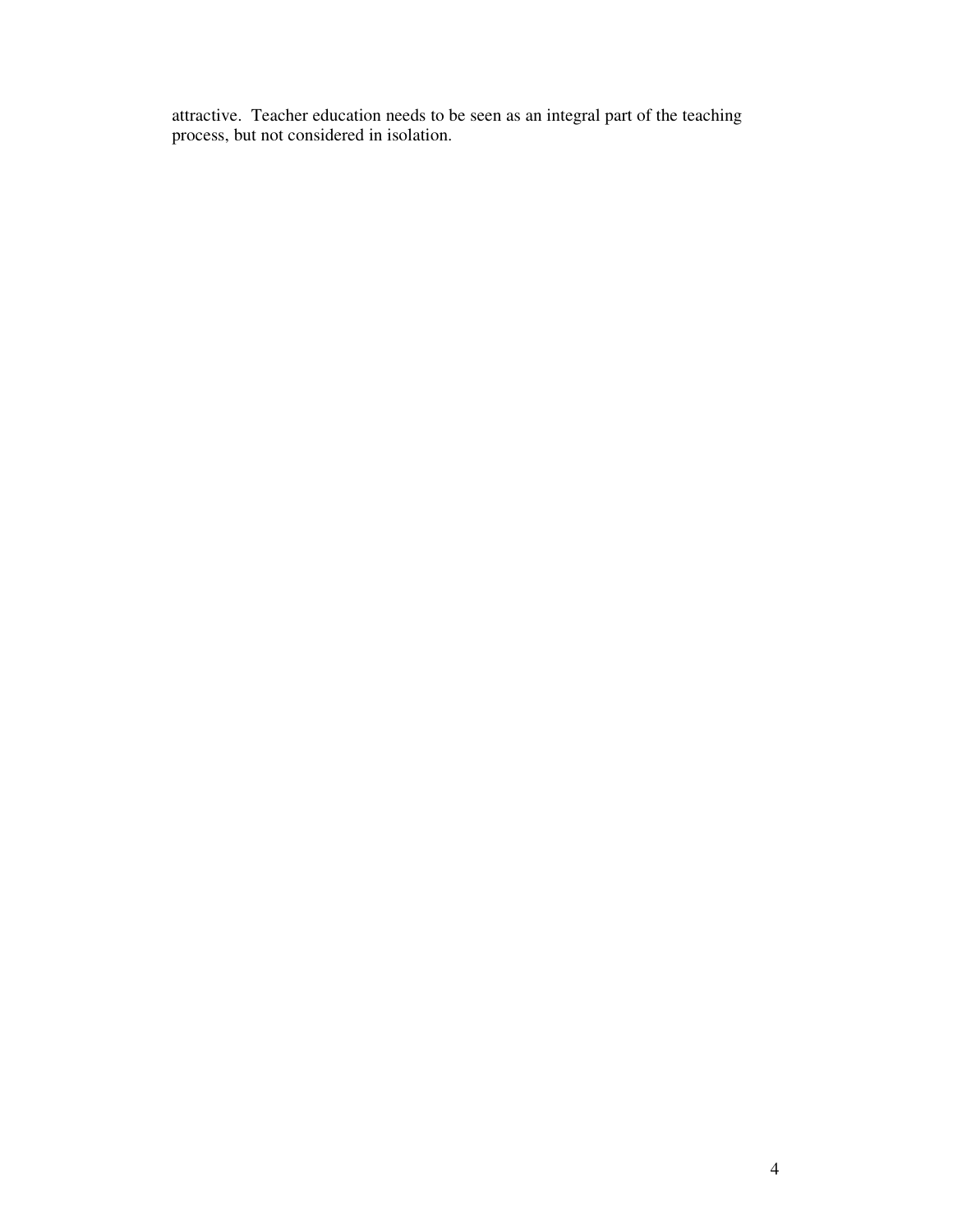# **1***) determine the range and nature of pre-service teacher training courses within Victoria and the variation among these courses in areas of contact and practicum time, and in course focus on content and pedagogy;*

Individual universities have made submissions to the inquiry, and it is from these submissions that information about the range and nature of Victorian courses is best gathered. Care must be taken not to dichotomise content and pedagogy. The need to move beyond this view was outlined in the ACDE Response to the Commonwealth Review of Teaching and Teacher Education and again in the ACDE Discussion Paper, The Role of the 'Teacher': Coming of Age? (Lovat 2003). The relationship between content and pedagogy, and the need for an appreciation of pedagogical content knowledge, is discussed in detail in section 3.

The Council welcomes attempts to map the range of offerings within the state. Within this context, the matter of how practicum is handled is of particular importance. The Council supports attempts to identify courses where the practicum is made more integral to the whole learning experience of pre-service education. Preservice learning is best seen as education rather than training.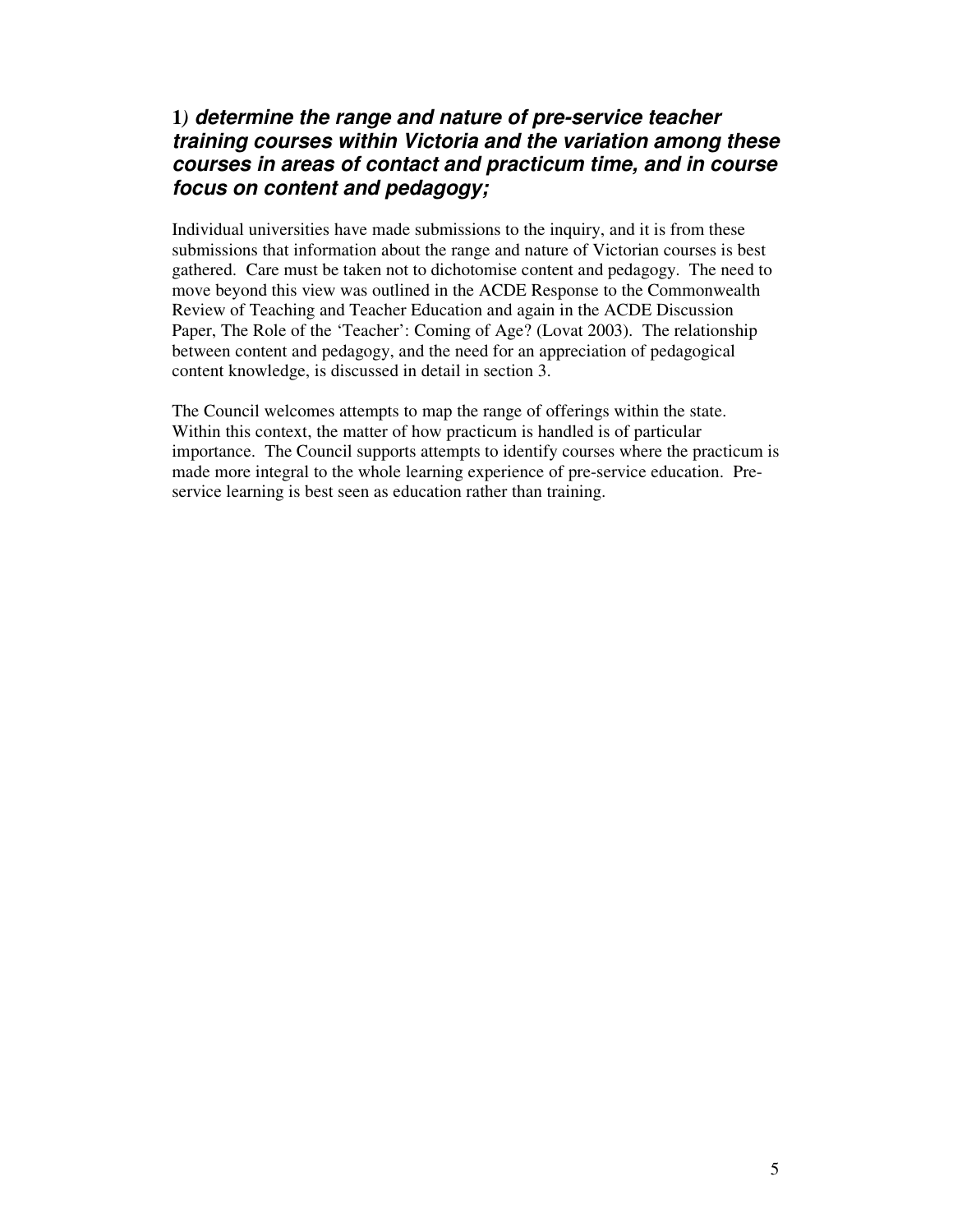# *2) examine a range of pre-service teacher training courses across Australia and internationally, focussing on how these courses differ and how they meet the needs of teachers and education systems for the 21st century;*

The committee will have received information from individual Victorian universities on this issue. In its submission to the Commonwealth Review of Teaching and Teacher Education the ACDE also highlighted two case studies of innovative practice from outside Victoria, and these case studies are considered in the appendix. Also included in the appendix is an international case study from the US. The Council welcomes this focus of the inquiry, particularly given that the contest between 'education' and 'training' is global and ongoing. Contemporary complexities demand that teacher education remain within the universities, but these complexities are often undermined by political realities such as teacher shortages, from which immediate solutions are sought. Within Australia there is evidence of highly innovative practice, but there are also structural obstacles to this practice, which affect both Victoria and other states.

#### **2.1 Obstacles to Innovation**

The submission by the Queensland Deans of Education Forum (QDEF) to the Commonwealth Review of Teaching and Teacher Education highlights a number of key impediments to innovation. The QDEF submission specifically addresses the question of developing professional standards for graduates, which in turn affects the accreditation of programs. The ACDE concurs that regulatory authorities can act as a disincentive to the development of innovative programs where: program inputs are privileged over outputs; an authoritarian approach is applied; decisions are not transparent and preliminary processes are not collegial; overly rigid rules prevent bold initiatives being taken. Both in the development of professional standards for graduates, and in the assessment of academic programs, it is important that the emphasis be placed on outputs. Rather than listing a multitude of required inputs to teacher education programs, the QDEF submission maintains that professional standards should focus on the desired learning outcomes of graduates. This emphasis in turn has 'the potential to free up preservice teacher education institutions to structure their programs in innovative ways, and recognize that just as individual learners have many learning approaches and styles, so too there are many effective pathways that can lead to becoming a teacher' (2003). The submission also highlights the need for prospective courses to be examined throughout different stages of their development, and produced through an inherently collegial process.

The ACDE endorses this view, and believes that a culture of innovation requires greater collaboration with, and flexibility of, the relevant state and territory regulatory authorities. Further obstacles to innovation highlighted by QDEF are also worth restating here, namely: the speed of institutional change processes; the dominance of taken-for-granted institutional practice; an overemphasis on curriculum content coverage; and a lack of attention to global perspectives. To these may be added the problem of limited educational research, which the Council has raised in previous submissions to the Commonwealth government. In *The Impact of Educational*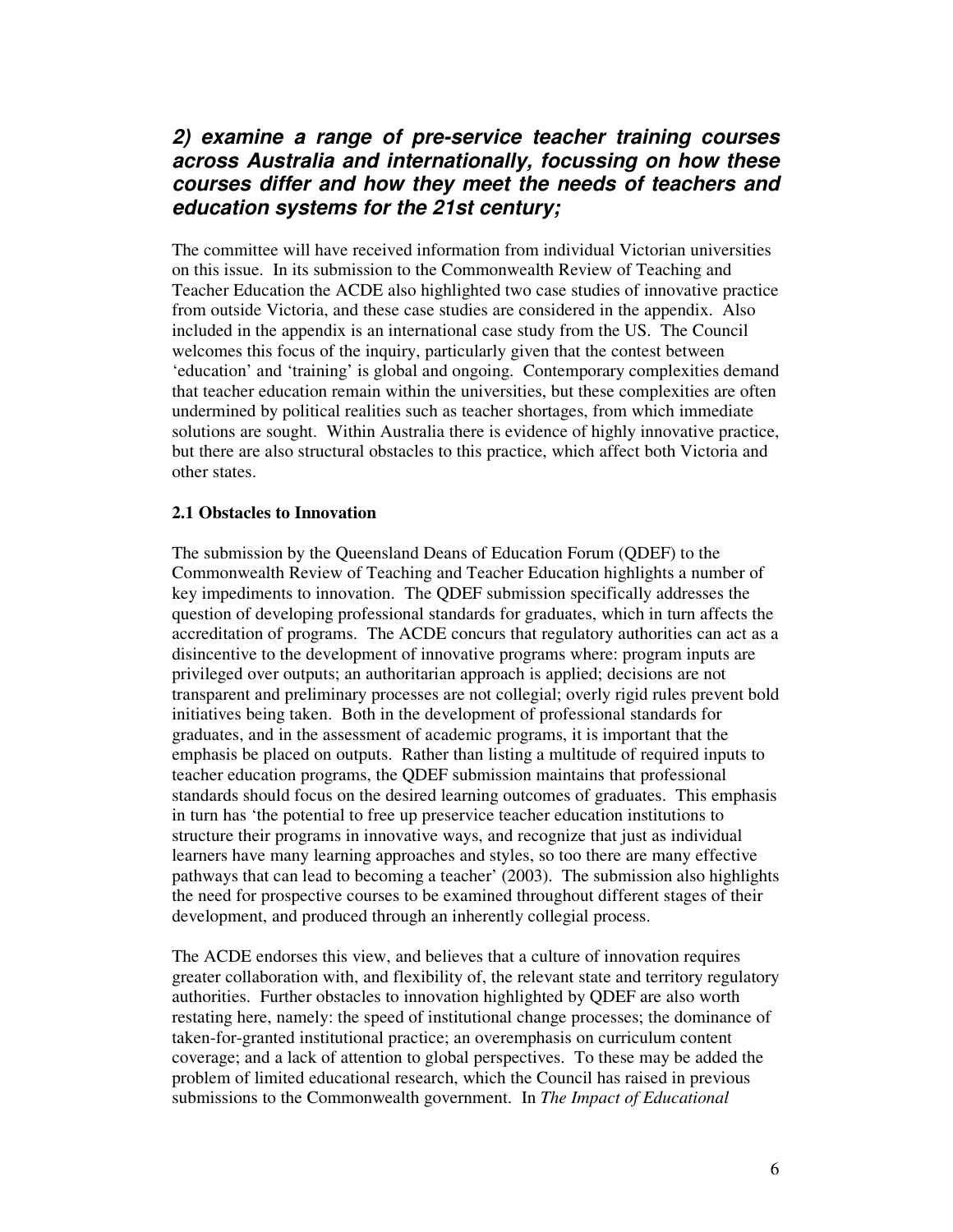*Research* (2000), Tom Phelan gathered results from five distinct though related studies on education research. His report found 'compelling evidence that Australian educational research is respected internationally and makes a difference in the worlds of schools, and policy development' (Phelan 2000: 4). Phelan also found, however, that research 'accounts for less than one per cent of the total personnel resources devoted to education and training in Australia. Of these resources, university-based research accounts for about 90 per cent' (Phelan 2000: 5). Research into innovation and effective pedagogy depends on proactive government policies, and the impact of public investment on this research is both measurable and substantial.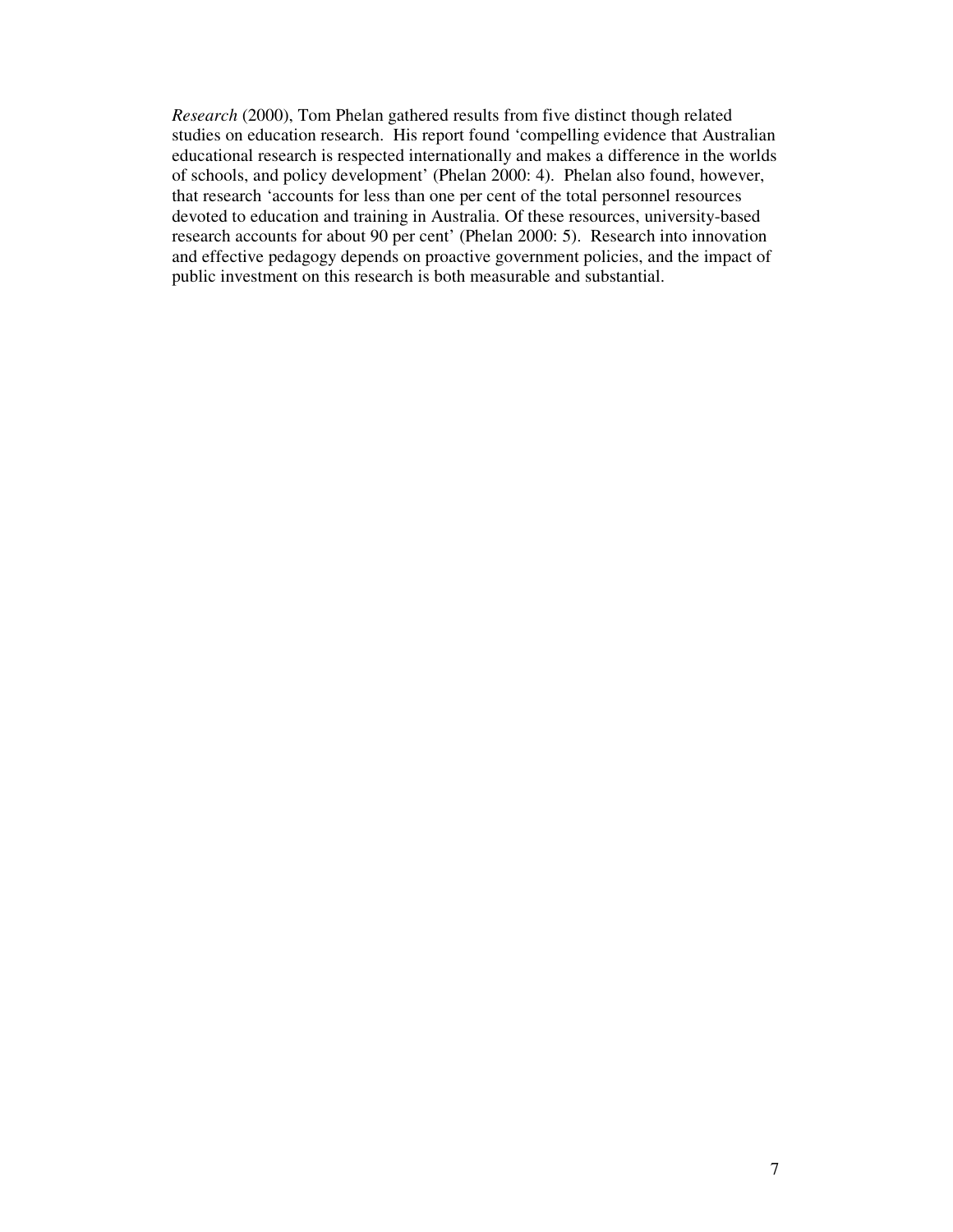# **3) determine the skills and knowledge required of teachers, and therefore of pre-service teacher training courses, in response to reflect the changing nature of education in the 21st century;**

The ACDE believes that education is the key to economic prosperity, social cohesion and the promise of democracy. In the knowledge economy, effective learners will be imbued not only with a specific skills set, but with a range of attitudes and values which reflect an emphasis on teamwork, flexibility and diversity. In this context, teacher education programs will need to promote both autonomous and collaborative learning, and to prepare future teachers for learning experiences throughout and across their lives. In its comprehensive vision for Australian education, the Council argued that teaching 'should be designed for what it is – a highly flexible and indemand set of human attributes transferable right across the knowledge economy' (ACDE 2001; 112).

### **3.1 Teaching**

It is important at this point to emphasise recent advances in knowledge about the profession of teaching. The following section outlines the role of pedagogical content knowledge, and its importance to effective teaching practice. Teacher education courses are informed by these advances in knowledge, which underline the need for a holistic approach to preparing teachers.

*Pedagogical content knowledge* was expounded by Lee Shulman in 'Knowledge and Teaching: Foundations of the New Reform', where the concept was defined as 'that special amalgam of content and pedagogy that is uniquely the province of teachers, their own special form of professional understanding' (1987: 8). The term attempts to conjoin the strands of effective teaching, namely, mastery of a body of content and mastery of effective pedagogy. Effective teaching can emanate neither from sheer knowledge of a subject nor from sheer teaching craft. It dispels two of the unhelpful myths that have plagued the teaching profession's development: first, that good teaching follows naturally from subject mastery; and, second, that a good teacher can teach anything at all. *Pedagogical content knowledge* asserts that knowing what and knowing how are inseparable in the business of effective teaching. The notion is echoed in the USA National Board of Professional Teaching Standards (1999) report. One of the five propositions of Accomplished Teaching is that "Teachers know their subjects and how to teach those subjects to students". In the words that elaborate this proposition, it is said:

*Accomplished teachers have a rich understanding of the subjects they teach and appreciate how knowledge in their subject is created, organized, linked to other disciplines and applied to real-world settings. While faithfully representing the collective wisdom of our culture and upholding the value of disciplinary knowledge, they also develop the critical and analytical capacities of their students.*

*Accomplished teachers command specialized knowledge of how to convey and reveal subject matter to students. They have a 'pedagogical content*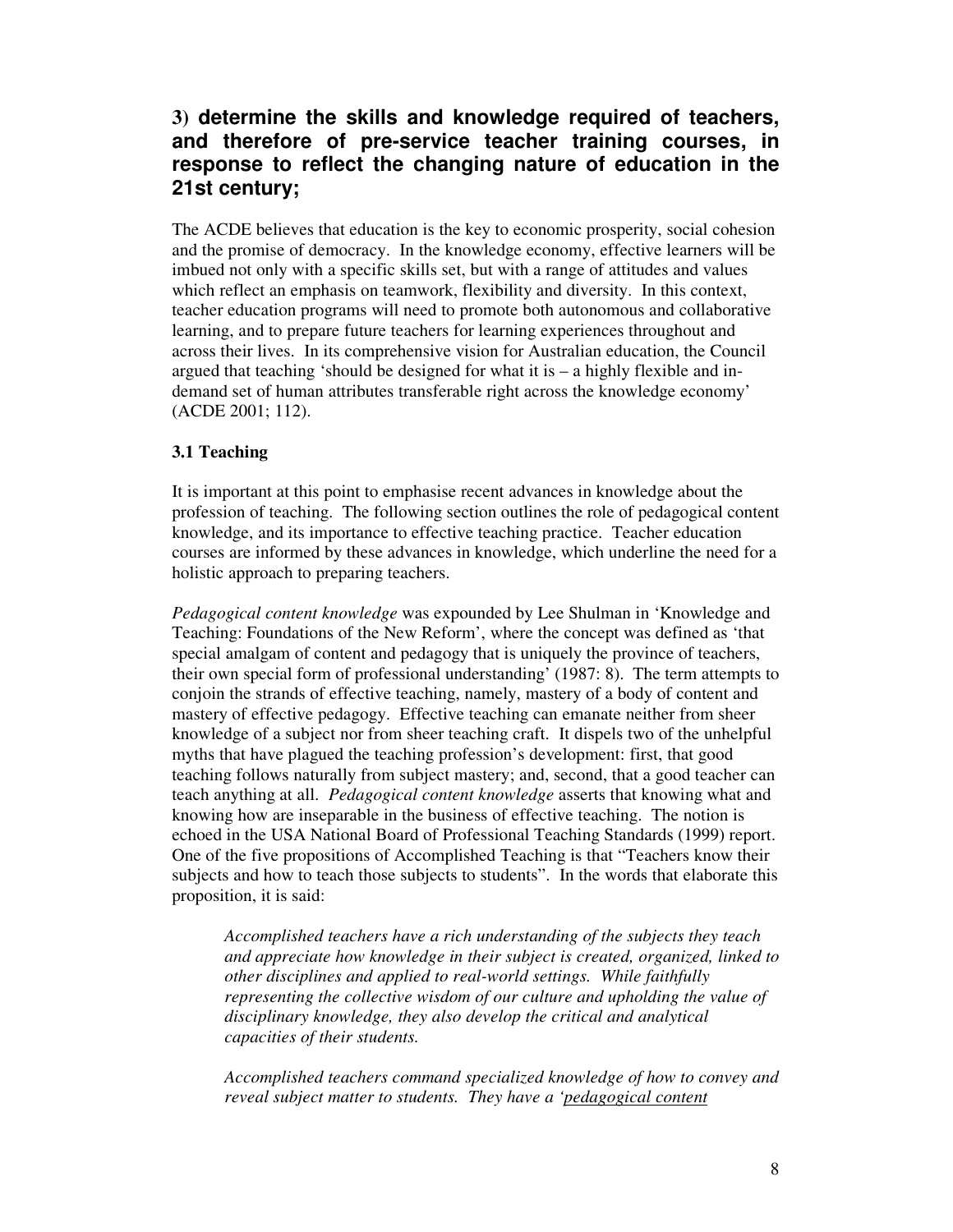*knowledge' command of a wide repertoire of teaching strategies that enable them to organize, adapt, and present the curriculum in ways that take due account of the specific contexts within which they teach and their students learn. They are aware of the preconceptions and background knowledge that students typically bring to each subject and of strategies and instructional materials that can be of assistance. They understand where difficulties are likely to arise and modify their practice accordingly. Their instructional repertoire allows them to create multiple paths to the subjects they teach, and they are adept at teaching students how to pose and solve their own problems.*

The earlier social science research, especially of educational psychology and sociology of education, provided important insights about the contexts of teaching. With the notion of *pedagogical content knowledge*, as defined by ACDE and the NBPTS, however, we come to see that the scope of educational research has broadened to deal with the very nature of teaching itself. This is not just educational research but more properly termed 'teaching research', and it is to be found most sharply in what is broadly referred to as the 'new pedagogies research' of the past decade or so. With this research, the theory base of teaching has undergone arguably its most elaborate period of development with extensive longitudinal work on the effects of teachers and teaching on student achievement and success. In many ways, this research represents the synthesis of earlier psychosocial and sociocultural work, with a particularly penetrating focus on the notion of pedagogy, both in terms of principle and practice. Each has attempted to identify just what it is about the art and science of teaching that makes a difference in the intellectual and social development of students.

Newmann's (1996) work developed the concept of 'authentic pedagogy', Darling Hammond's (1997) work the notion of 'quality pedagogy' and Education Queensland's School Reform Longitudinal Study (QSRLS, 1999) the notion of 'productive pedagogies', all in their own way identifying the essential blend of knowledge and skills required for effective teaching. In each case, the focus has been on the distinctive knowledge base of teaching and, in each case, the acid test has been about demonstrated student achievement as a result of this knowledge base being implemented effectively. In the Productive Pedagogies schema, for instance, the essential conjunction of content and pedagogical mastery clearly underpins the four dimensions which guide the process, namely 'Intellectual Quality', 'Relevance', 'Supportive Classroom Environment', and 'Recognition of Difference'. Just as clearly, and as importantly, the dimensions can be seen to be built largely on the research understandings, old and new, which have been gained over 100 years of educational research. The important and distinctive contribution of this new pedagogical research, however, is in the demonstrated truth that student achievement can only be enhanced when the nature of the pedagogy required is targetted with precision and implemented with rigour, and with assessment for outcomes that is in tune with the entire process. Structural reform of learning contexts (including presumably in teacher education) achieves little or nothing if not accompanied by this 'pedagogical reform'.

In NSW, the Quality Teacher Program (2000) submission, titled *Pedagogy for the Future*, outlined contextual challenges which face schools and teachers today, identifies 'new' and 'effective' pedagogies designed to meet these challenges, and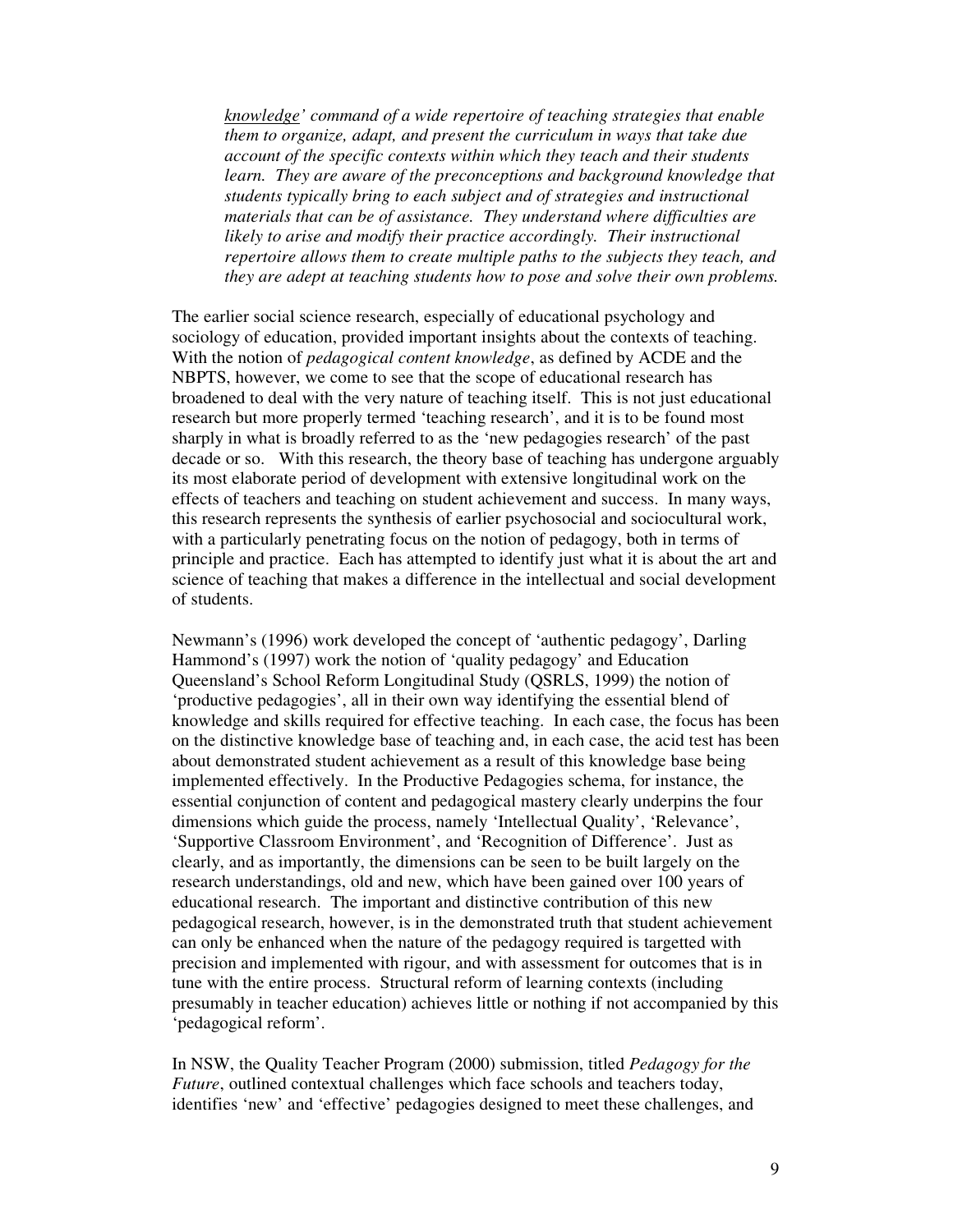specifies implications for teacher education. Reflecting reliance on the 50 years of educational research referred to above, including the more recent spate of work on pedagogy and its effects, the two key implications for teacher education are spelled out as: (1) the quality of student learning outcomes is directly dependent on the quality of the teacher; and (2) the essential components of effective teaching are command of subject, and knowledge of and capacity to implement effective pedagogical practices. The submission identifies as part of its new and effective pedagogies those which could only result from universities and schools working together on pedagogic issues in schools. The theme of the research and applied dimensions of the profession working more closely together, including in the business of teacher education, is implied in all of the projects which focus on the new pedagogy. The report asserts:

*.. the quality of student learning outcomes is directly dependent on the quality of the teacher; and, the essential components of effective teaching are command of subject, and knowledge of and capacity to implement effective pedagogical practices.*

The effect of this research is to underline the complexity of the craft of teaching. Education is itself a science, and this reality must be borne in mind when considering changes to teacher education courses, and also the entry requirements of mature age and other applicants. The ACDE is willing to provide more information on this research should the Committee desire it.

#### **3.2 Teacher Education**

Within this broader context, teacher education will in future focus more on the overall aim of reflective practice. Clearly, this does not simply mean spending more time in schools. The *Crossroads* Ministerial discussion paper emphasises that 'we need a system that produces graduates who can think critically and have adaptable skill sets as well as technical expertise (Nelson, 2002: 14)." However, as Alan Reid explains, the mere allocation of more time for initial teachers to be trained in schools "simply reproduces the status quo and reinforces the idea that teachers are technicians" (2001). Instead, Reid advocates a model based on inquiry into educational practice, which would involve project work and greater collaborative learning between students, teachers and academics (2001).

Carpenter et al (2003) have argued that recent research suggests that 'the enhancement of school student's learning is the most powerful stimulus for committed practice'. They maintain the centrality of the social practices of classrooms and the outcomes of these practices to teacher learning, and claim that 'this knowledge demands that teacher education reforms to respond to the learning needs of schools students as its primary concern (2003). None of these findings refute the value of initial teachers taking classes in designated schools, but they do suggest a need to reconceptualise the practicum and teacher education more broadly. Professional practice must be at the heart of teacher education, and theory and practice must be seen as mutually informing. Enriching professional practice must be further facilitated by the expansion of mentoring and team teaching and the allocation of time for collegial discussion and feedback. All are vital to the goals of collaborative and flexible learning. Project orientated tasks, which both reflect and promote the importance of teamwork and collaborative scholarship, also need greater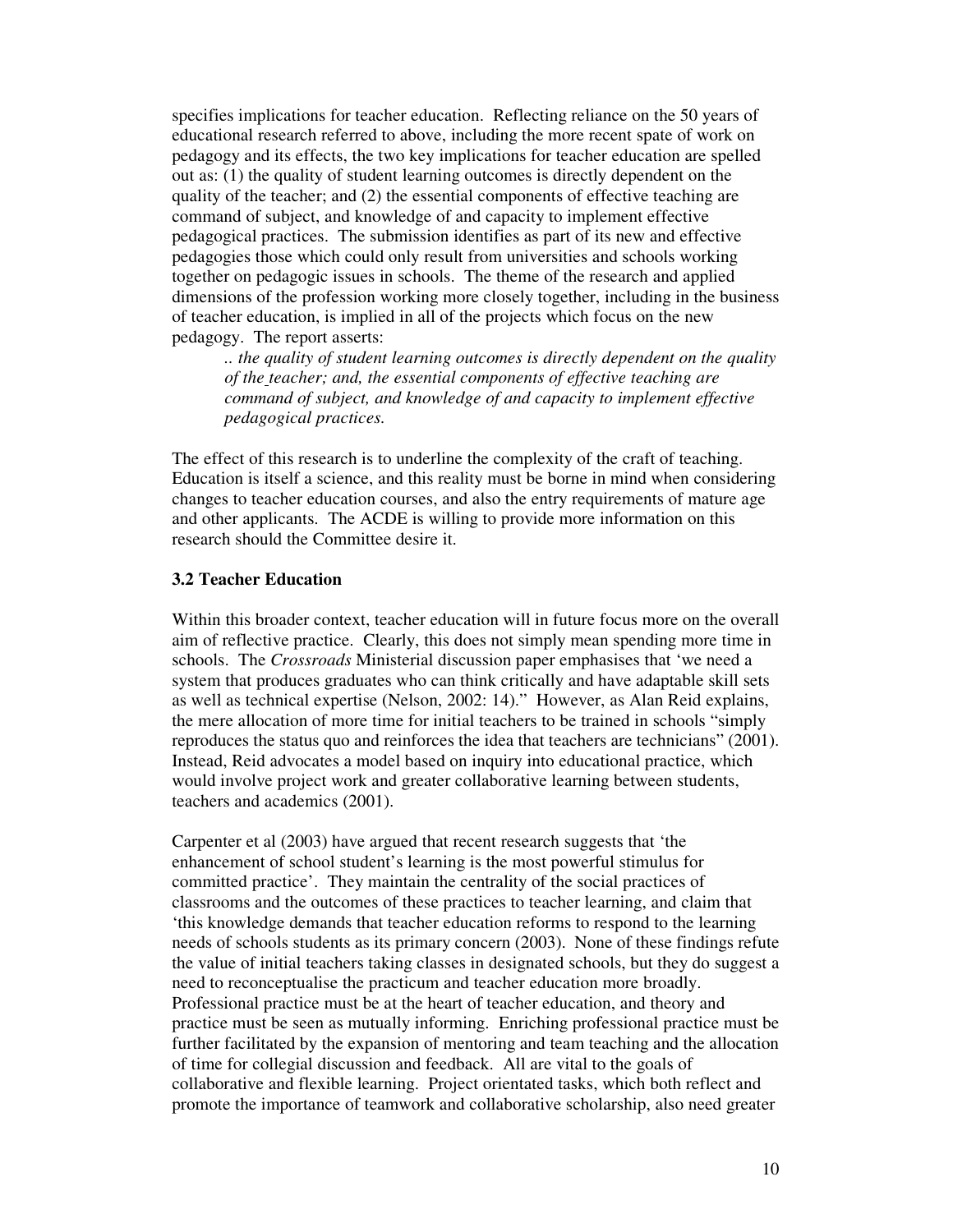recognition in teacher education programs. Collaborative projects also need to be seen in the context of changing school and university environments. In the knowledge economy, schools and universities themselves will be much better integrated as the exigencies of lifelong and lifewide learning are better understood (Dusseldorp Skills Forum, 1999). Not only will greater links be sought between schools and communities, universities, businesses and government, but the education institutions themselves will be reconceptualised as parts of a broader learning environment (Kirby, 2000:98). Rather than being added on to an existing scaffold, local and regional collaboration will in fact come to redefine the very nature of schools and their orientation to society.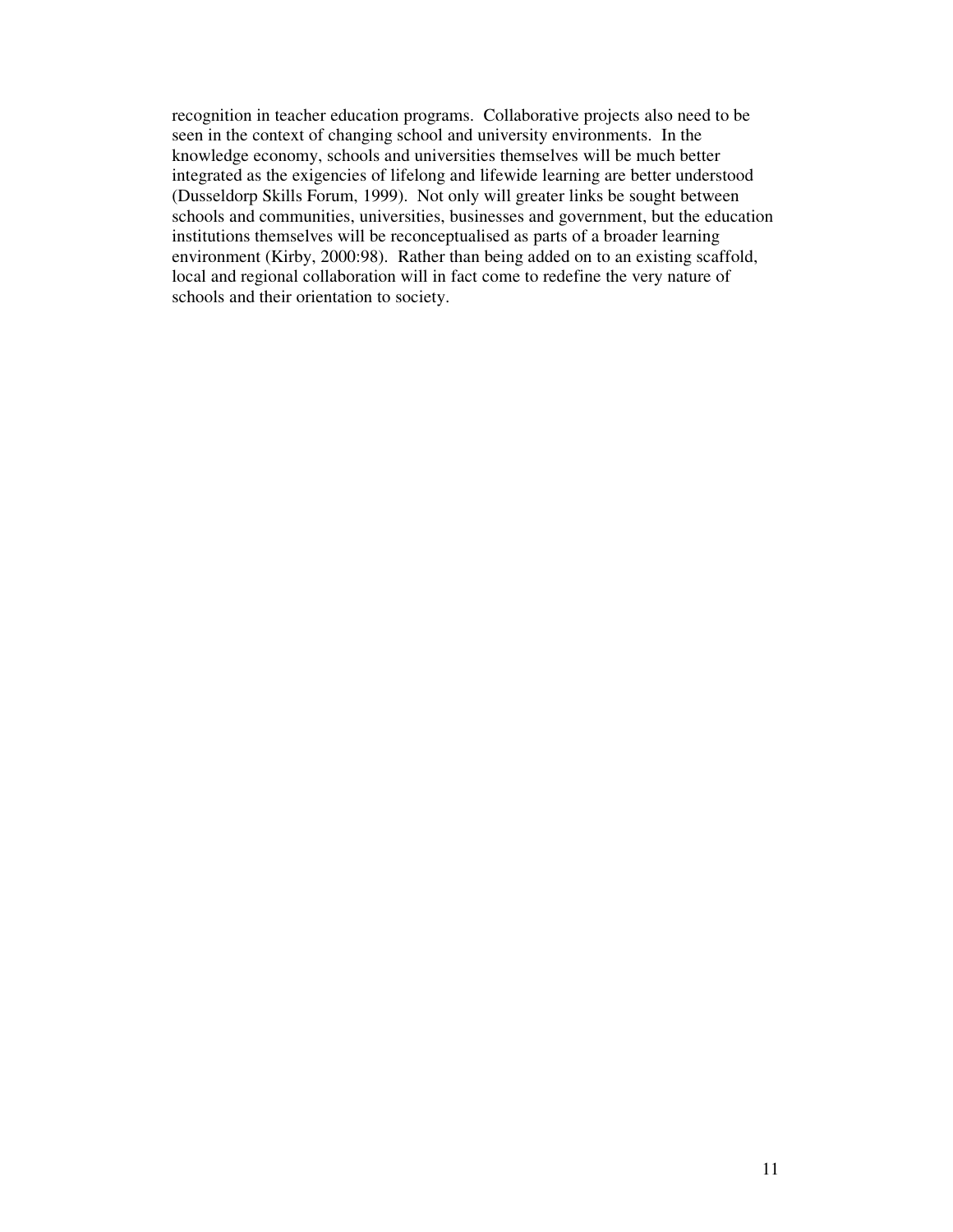# **4) examine issues related to attracting people from other professions to become qualified teachers in Victoria;**

Clearly, the attractiveness of Victoria within Australia will depend primarily on salaries and conditions relative to other states and territories. However, building a state where teaching is regarded as an attractive career path requires systemic change.

### **4.1 Salaries and Conditions**

Teachers perform a role as important as lawyers, doctors, or IT professionals, yet do not receive anywhere near the remuneration. The pivotal role of our nation's educators must be recognised, and their vocation accorded the salary levels it deserves. Quite simply, the salary gap between teachers and professionals requiring similar levels of qualification, should be reduced.

Even with the substantial improvements which are required in teacher salaries to improve the standing of the profession and to reward teachers for their level of skill and training, teaching is likely to remain less well paid than other professions. Compensation needs to be in the form of lifestyle benefits.

A number of reforms which could be implemented by the Victorian government, or in conjunction with the Commonwealth, are needed. These include rewarding the further formal study of educators through revised salary structures, and providing sabbaticals, which may include study tours, structured community-based learning, or intensive time to complete a postgraduate course. Additionally, teacher exchange programs could be developed, where teachers undertake at least two or three international exchanges (six months, twelve months each) in a career, by setting up exchange structures and supporting ancillary expenses such as travel costs. More work could also be done to second teachers into community organisations, businesses and government in order to broaden their experience base and to expand the school's networks.

### **4.2 Professional Learning**

Teachers are lifelong learners. They, and most others concerned, want more opportunities for professional development (Ramsey 2000: 85). This desire is not surprising – professional development clearly works. Evidence of the effectiveness of professional learning in improving teaching and learning outcomes is now widespread. Enhancing the professionalism of teachers typically contributes to heightened teacher confidence and knowledge, and translates to heightened enthusiasm among students. The joint report released by the Australian Council of Deans of Education and the Australian Council of Deans of Science, *Professional Learning for Enhancing Teaching and Learning within Science, Mathematics and Technology in Australia* (forthcoming) found considerable improvement in outcomes where professional learning was instituted and sustained. Where programs have been continuous and subject to rigorous evaluation, the Report found that student outcomes, and teacher knowledge and confidence, have demonstrably improved. Qualitative evidence also suggested that most extant programs are highly valued by teachers.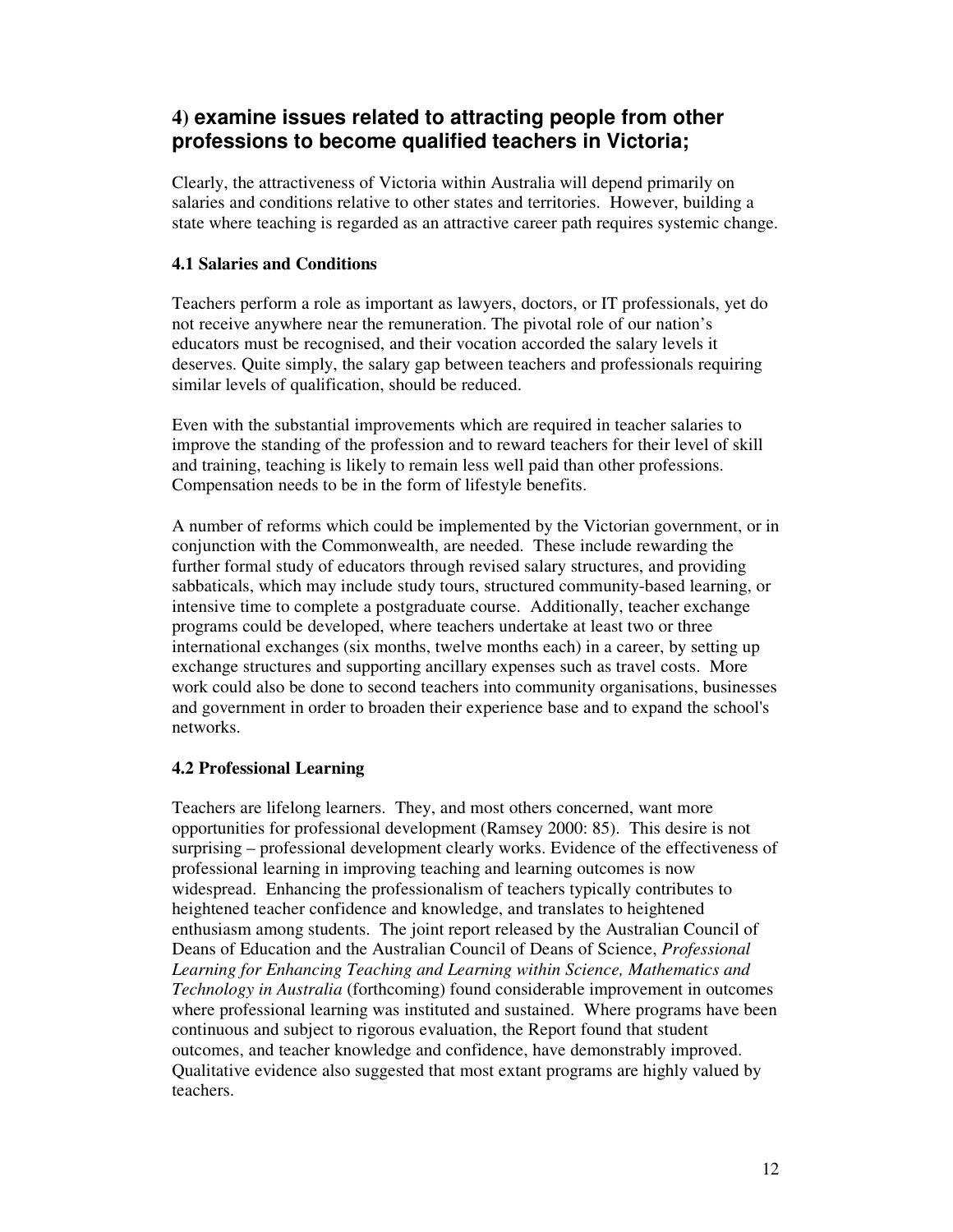Despite this evidence, scarce opportunities are provided. The Senate Report, *A Class Act*, found that despite the rhetoric of the importance of professional development, 'the reality is quite different' (1998, ch. 7). Professional development is underresourced, underestimated and desultory in its provision (ACDE & ACDS; forthcoming). The Senate Committee discovered that the type, quality and availability of professional development in Australia varied enormously between jurisdictions, systems and schools and that many programs were ad hoc, piecemeal in nature and lacking in intellectual rigour.

Teachers need support to enhance their professionalism at different stages of their working lives. Requirements differ for early career teachers, transitional career teachers, and mature age teachers, but professional learning opportunities must be accessible to all. Beyond accessibility, professional learning needs to be linked to career paths, and clearer relationships are required between school-based activities and tertiary programs and awards. Changes in discipline and pedagogical knowledge 'require the continual renewal by teachers of their own knowledge and understanding' (Department of Education, Science and Training 2003: 38).

Building learning opportunities into career and salary structures remains a key challenge for all Australian governments. International evidence is clear on this point. It is not enough simply to provide opportunities. Those opportunities must be attractive, and incentives must be given for participation and completion.

This same argument applies to postgraduate study. Postgraduate enrolments in education have fallen, at a time when they need to be rising. Despite the need for teachers with graduate-level competencies, the evidence is that education systems as employers neither provide an adequate system of incentives (such as paid time off to do courses – part time or full time) nor encourage teachers to undertake graduate studies (see ACDE 2001; Ramsey 2000: 82).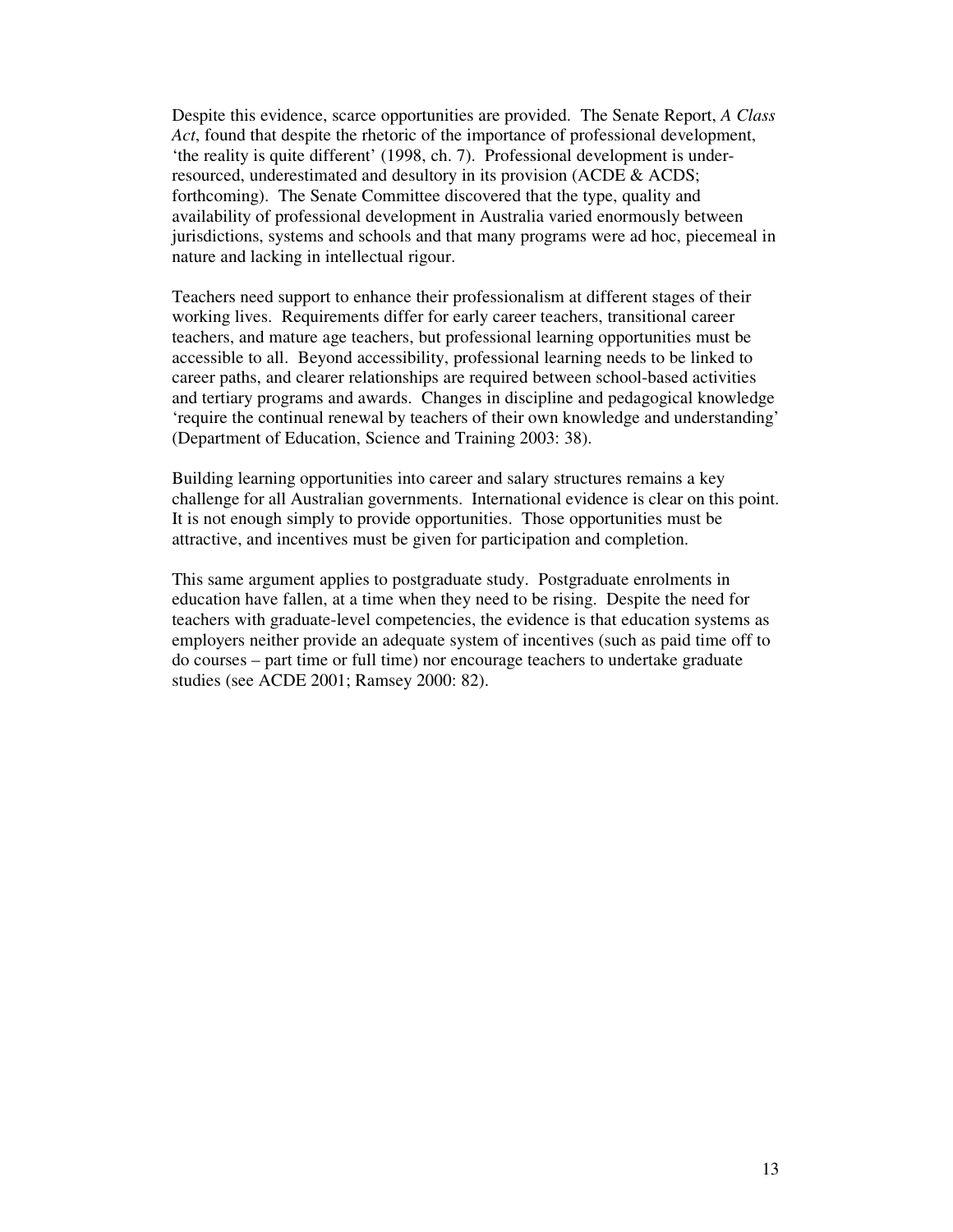# **5) Recommendations**

- **5.1) Ensure that vital new knowledge and understanding about pedagogy, and the related skills of teachers, be placed at the centre of Australian school and teacher education curricula.**
- **5.2) Promote further educational research into teaching and student learning.**
- **5.3) Measure teacher education primarily by outputs rather than inputs. Ensure that preservice teacher education institutions are able to structure their programs in innovative ways.**
- **5.4) Address teacher education programs within a broader context which examines salaries, conditions, resources, and professional learning provision. Invest in ongoing professional learning to meet the long term needs of the state.**
- **5.5) Facilitate conversation among universities, schools, employment authorities and unions. This discussion would focus specifically on how best to integrate practicum into pres-service learning programs, and how schools and universities might best share responsibilities for turning out excellent teachers and maintaining their professional standards throughout their careers.**
- **5.6) Promote the vital place of teacher education programs in universities. Given what we now know about the knowledge economy and society, Education faculties have potentially a much larger role to play in preparing a cadre of knowledge workers ( i.e. teachers) for many sectors from preschool to industry.**
- **5.7) Promote professional standards, particularly as a means of enabling greater flexibility and mobility within the profession.**
- **5.8) Support a national approach to recruiting overseas teachers and fast tracking professionals who want to change careers.**
- **5.9) Support a national teacher exchange program, particularly to nations of our region.**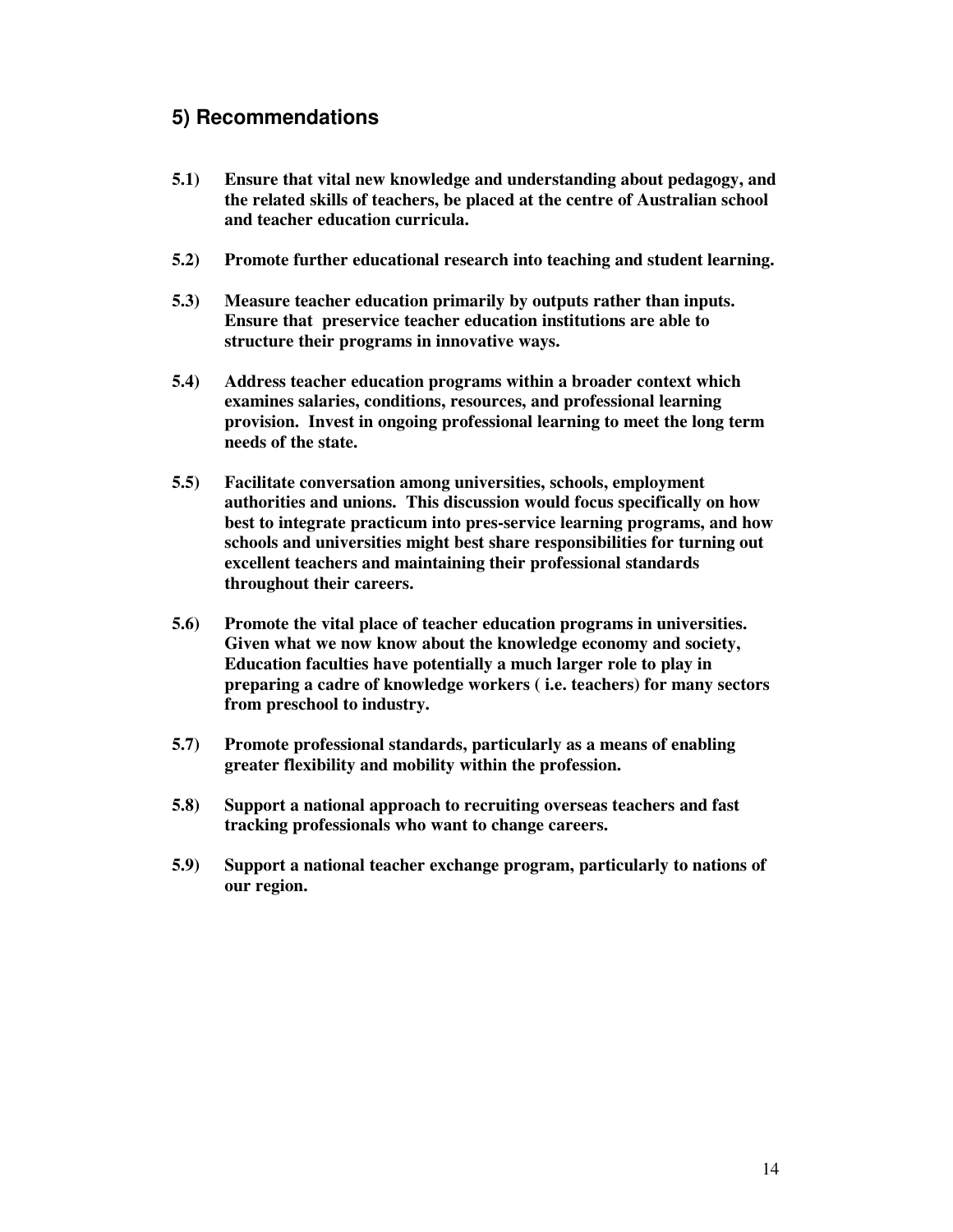## **Bibliography**

Australian Council of Deans of Education (2001), *New Learning: A Charter for Australian Education*, Canberra: ACDE

Australian Council of Deans of Education and the Australian Council of Deans of Science, (forthcoming), *Professional Learning for Enhancing Teaching and Learning within Science, Mathematics and Technology in Australia*

Barker, R.G. (1967), *Ecological Psychology*. CA: Stanford University Press

Carpenter et al (2003), *Liaising Dangerously? A decade of Practice-Based Teacher Education*

Darling-Hammond, L. (1997), *The right to learn: A blueprint for creating schools that work*. San Francisco: Jossey Bass

Department of Education, Science and Training (2003), *Australia's Teachers: Australia's Future, Agenda for Action,* Canberra: Committee for the Review of Teaching and Teacher Education

Duch, J. B. (1995), 'What is Problem-Based Learning?' from The Newsletter for the *Centre for Teaching Effectiveness*, University of Delaware. Available URL: http://www.udel.edu/pbl/cte/jan95-what.html

Dusseldorp Skills Forum (1999), *Australia's Youth: From Risk to Opportunity*, at http://www.dsf.org.au/ (accessed 3 Aug. 2001)

Hewitt, J., Brett, C., Scardamalia, M., Frecker, K. & Webb, J. (1995), *Schools for thought: Transforming classrooms into learning communities.* Paper Presented at the American Educational Research Association, Annual Conference. San Francisco. Available URL: http://csile.osie.utoronto.ca/abstracts/kn\_build/ (cited in Kiggins, J, 2001)

Kirby, P. 2000, *Ministerial review of Post-Compulsory Education and Training Pathways in Victoria*, Dept of Education, Employment and Training, Victoria, August

Kiggins, J. (2001), *From Project to Program: The Evolution of an Alternative Teacher Education Model*. Paper Presented at the AARE Conference Fremantle 2-6 December

Kiggins, J., (1998), *Problem- Based Learning & Mentoring In Pre-Service Teacher Education: A Review of the Literature*. Unpublished monograph, Faculty of Education, University of Wollongong, NSW

Lovat, T. 2003, The role of the 'teacher': coming of age?, ACDE occasional paper, ACDE, Canberra

Marks, W. (2001), *'My thoughts on KBC an alternate mode of teacher training*.'Paper presented at " Challenging Futures Conference", University of New England, Armidale, NSW

National Board of Professional Teaching Standards (1999), *The five propositions of accomplished teaching. www.nbpts.org*

Nelson, B. (2002), *Higher Education at the Crossroads*, DEST, Canberra, April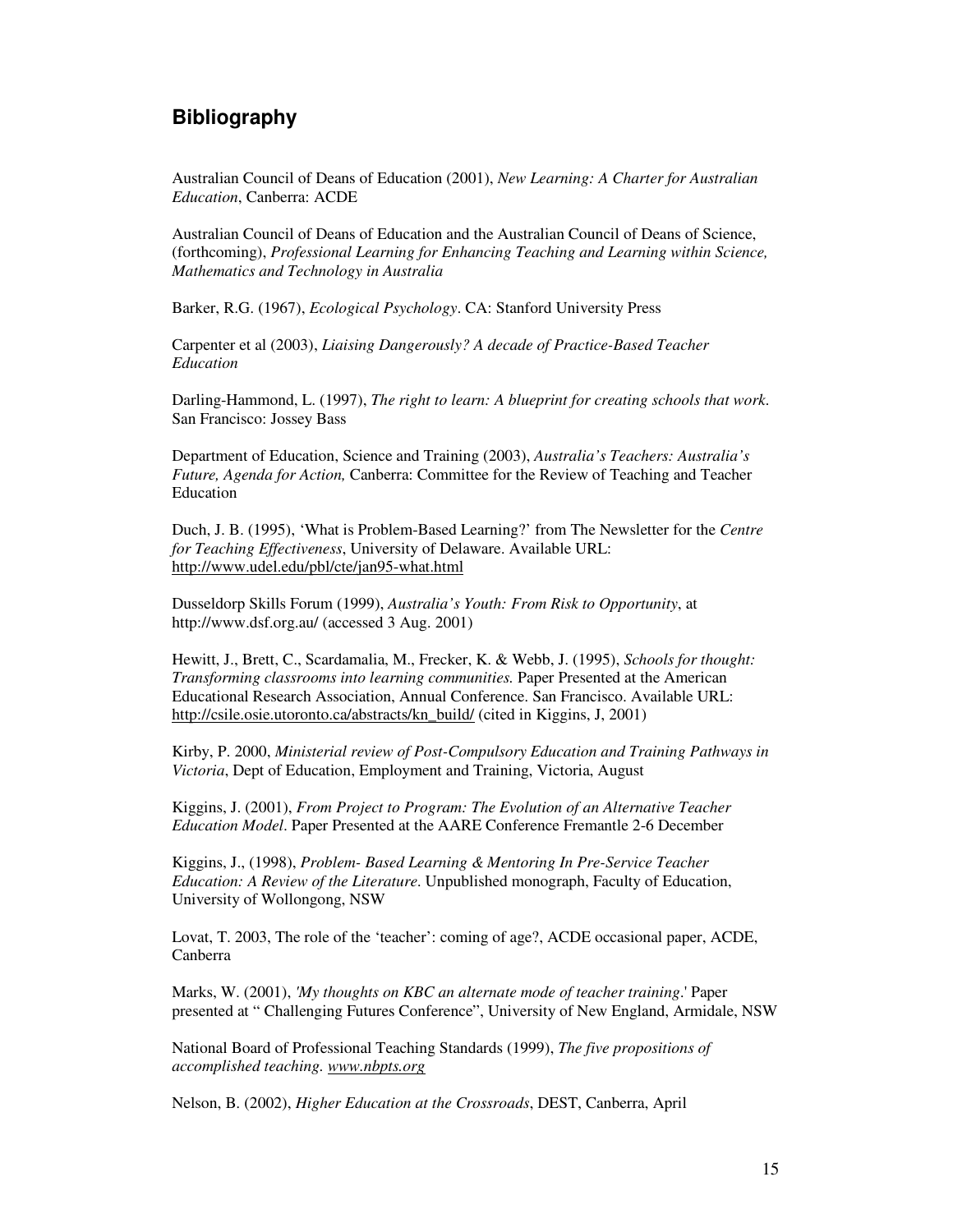Newmann, F. & associates (1996), *Authentic achievement: Restructuring schools for intellectual quality,* San Francisco: Jossey Bass

NSW (2000), *Pedagogy for the future: Three year strategic submission NSW.* Sydney: NSWDET Quality Teacher Project

Phelan, T. (2000), *The Impact of Educational Research*, DETYA, Canberra

Queensland Deans of Education Forum (QDEF) (2003), submission to the Commonwealth Review of Teaching and Teacher Education, available at www.dest.gov.au

Queensland School Reform Longitudinal Study (QSRLS) (1999), *Report of the Queensland school reform longitudinal study.* Brisbane: Education Queensland

Ramsey, G. (2000), *Quality matters: Revitalizing teaching: Critical times, critical choices.* Sydney: Ministry of Education and Training

Reid, A. (2001), *'Initial Teacher Training', paper presented to DETYA Conference,* Improvement or Transformation?, July

Senate Report (1998), *A class act: Inquiry into the status of the teaching profession.* Canberra: Senate Employment, Education and Training References Committee

Shulman, L. (1987), 'Knowledge and Teaching: Foundations of the New Reform', *Harvard Educational Review*, vol. 57, No. 1, February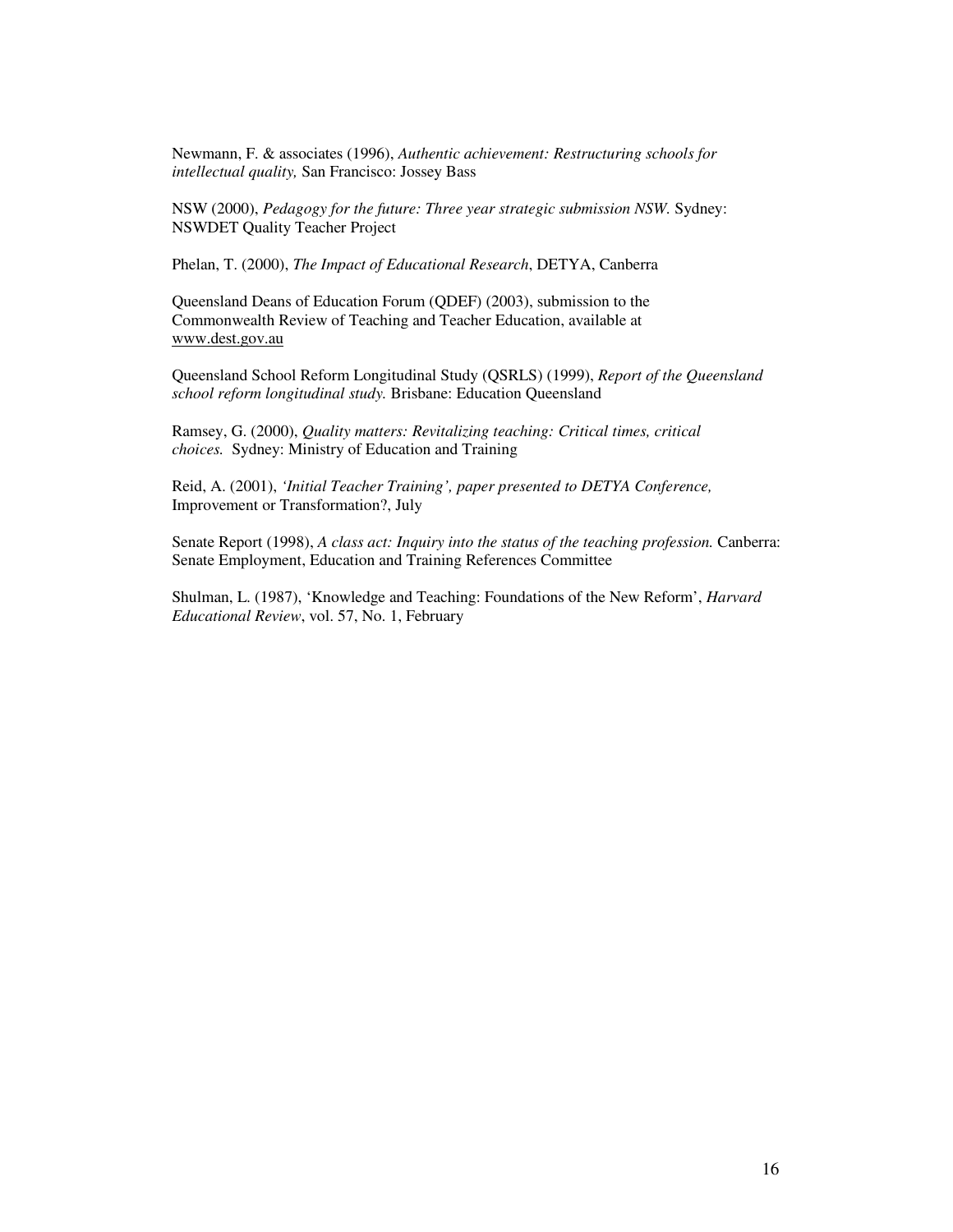# **Appendix: Three Case Studies of Innovative Practice**

#### **1) Re-training (University of Newcastle)**

The program to re-train displaced industry workers as schoolteachers was established in 1997 by the then Faculty of Education at The University of Newcastle in consultation with BHP and the Department of Education and Training. The program fitted the category of employer funded undergraduate, and saw BHP contributing a fee to cover student tuition for the duration of the re-training program. The program made strong use of the provision for recognition of previous learning (RPL), wherein previously obtained trade qualifications, extensive in-house training (provided in most cases by BHP), work history and experience were valued and recognized as a basis for entry. This portfolio of education, skills and training also provided the basis on which to build the re-training program. In areas such as the understanding of metals and workshop practices, RPL enabled the University to reduce the number of discipline subjects to be studied and thereby reduce substantially the normal period of study required for a teaching award. For degree qualified employees, the program was offered as a two-year part time study program while still employed at BHP. The award on graduation was a regular Diploma in Education (normally one year fulltime). For trade and Associate Diploma qualified staff, the program was offered as 2 years of part time study while still employed at BHP followed by 1 year of full time study after closure. The award on graduation was a Bachelor of Education (normally four years full-time).

Another innovation not normally associated with retraining programs of this kind was achieved through the acceptance of prior learning by the future employer prior to the commencement of training or employment. This innovation allowed the future employer to offer guaranteed positions upon successful completion of the university study. Guaranteed positions were offered to those BHP employees who were willing to commit to teach in at least one of four hard- to- staff teaching areas in NSW. BHP staff who committed to teaching at the cessation of their employment also received some financial support from the DET as their future employer in the final full-time year of study.

From the outset, it was clear that some BHP staff were going to take longer than others to consider their options at closure. For this reason, it was decided that any program offered would need to provide *flexible entry points*. The University has also been able to extend the main BHP re-training program, with the agreement of the DET, to include unemployed trade persons more generally in the Newcastle Region. The Faculty offered a mid-1998 entry program for 22 unemployed or soon-to-beretrenched individuals. These students undertook a full-time program similar to the main BHP program but were liable for their own HECS fees.

A further innovation was demonstrated in the *site-based* nature of the course. Teaching occurred in two sites in addition to teaching at the University itself. Teaching at the first site, the BHP plant, had the effect of reducing the time away from the plant and thereby the amount of time to be made up by each employee. The second location for teaching was the school (or TAFE) context wherever possible.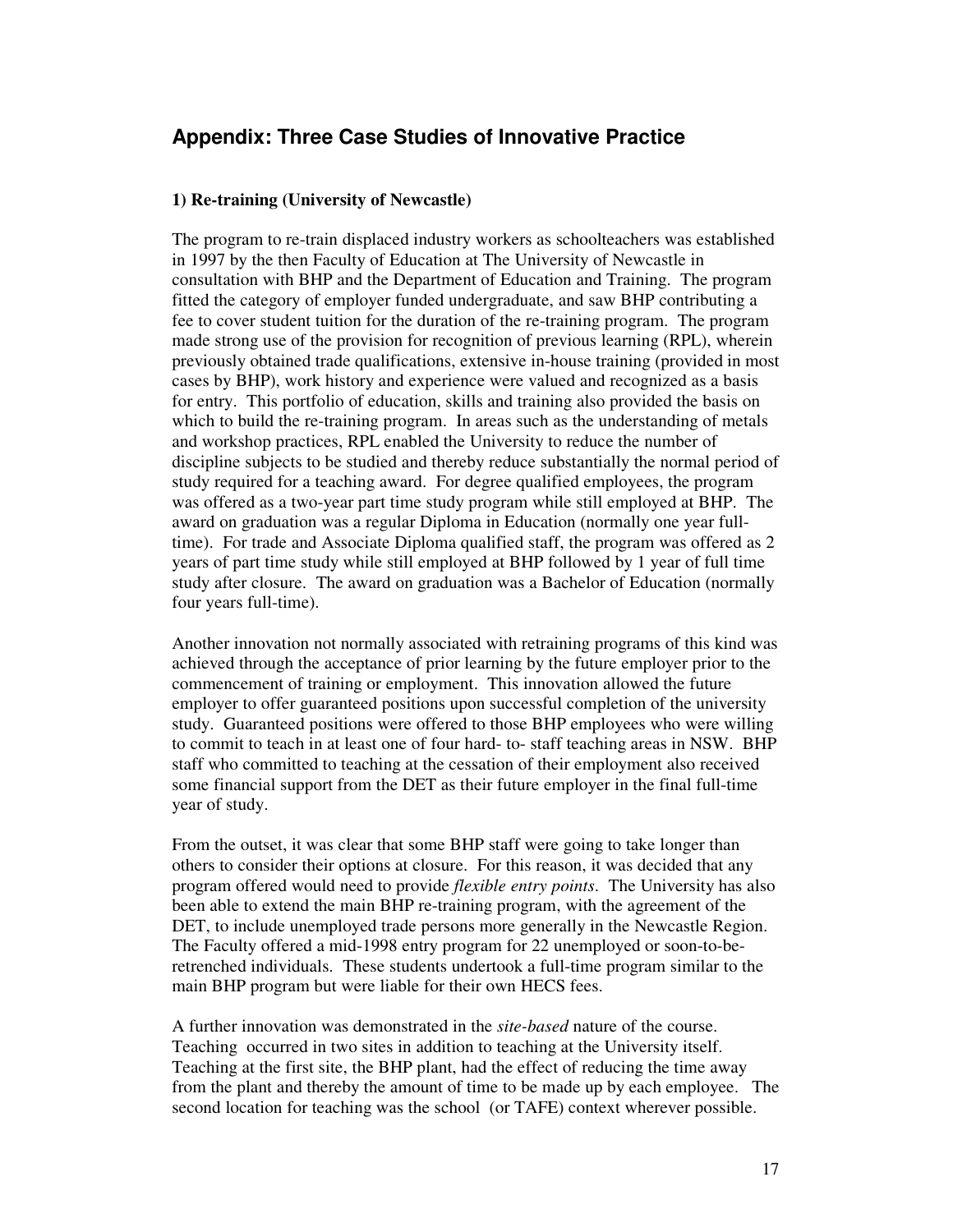This allowed for closer connection between the content being taught and the context where it was to be applied. It also had the effect of increasing the rate of professionalization into a new career as BHP staff were working with practising teachers in the future professional context. In addition, BHP staff were placed in working groups for more formal study subjects. This had the effect of providing a psychological and consultative support network across the plant. This appeared to have been very successful with many employees, meeting and making contact with others in their group outside of formal contact hours. Many employees entering this re-training program had not been involved in extended periods of formal study for many years, let alone tertiary study. A program which focused on academic study skills was offered at BHP in the weeks prior to the commencement of the semester in order to assist the transition back into study.

The *relationship* between the three institutions involved in the re-training project grew as the program developed. On all occasions, when discussions were held with BHP employees, representatives of all three institutions were present to provide information. The relationship between the three parties was formalized with a Memorandum of Understanding between The University of Newcastle and BHP Rod Bar and Wire, and between The University and the NSW Department of Education and Training. The University, as the provider, became the hub of the activity with the current employer, on the one hand, and the future employer, on the other hand. Another form of assistance and collaboration between BHP and the University occurred when the University arranged an on-site careers/course advisor from the University's Careers and Student Employment section to work one or two days a week at BHP to assist the many staff who, despite the strong strategic support, consultation and assessment provided by BHP, were still unsure about potential career-change scenarios.

The program underwent *evaluation* employing both qualitative and quantitative measures. Quantitative indicators included: comparison of retention rates; proportion of higher level results compared with other students; and, success rates in field experience. Qualitative indicators centred mainly on the students' reflective journals and consultation/support meetings. Comparison of retention rates indicated a 98% retention against a general figure across programs of 72%. In Semester 1 of the first year, the distribution of results showed that, while they constituted only 7% of the total cohort in the first core Education subject, the re-trainees achieved 18% of the High Distinctions and 10% of the Distinctions. In Semester 2, with a similar constitution of the total cohort in the second core Education subject, they achieved 24% of the High Distinctions and 7.5% of the Distinctions. All students who attended a field experience placement during 1998 received a grade of 'Ungraded Pass'. In the Practicum report's three major competencies (*Planning & Managing the Teaching & Learning Process; Communicating Interacting and Working with students and Others; Reflecting Evaluating & Planning for Continuous Improvement*) and their 34 subcompetencies, only 3 students out of 43 were reported as having competencies rated as 'beginning', with all others achieving much higher ratings than similar students on their first field experience. Comments made by cooperating teachers included: 'willingness to become involved in a new career of teaching'; 'with his industry experience and management skills will make a great contribution'; 'would be an excellent teacher if employed immediately'; 'with his breadth of experience in industry he has the ability to think and act with independence'.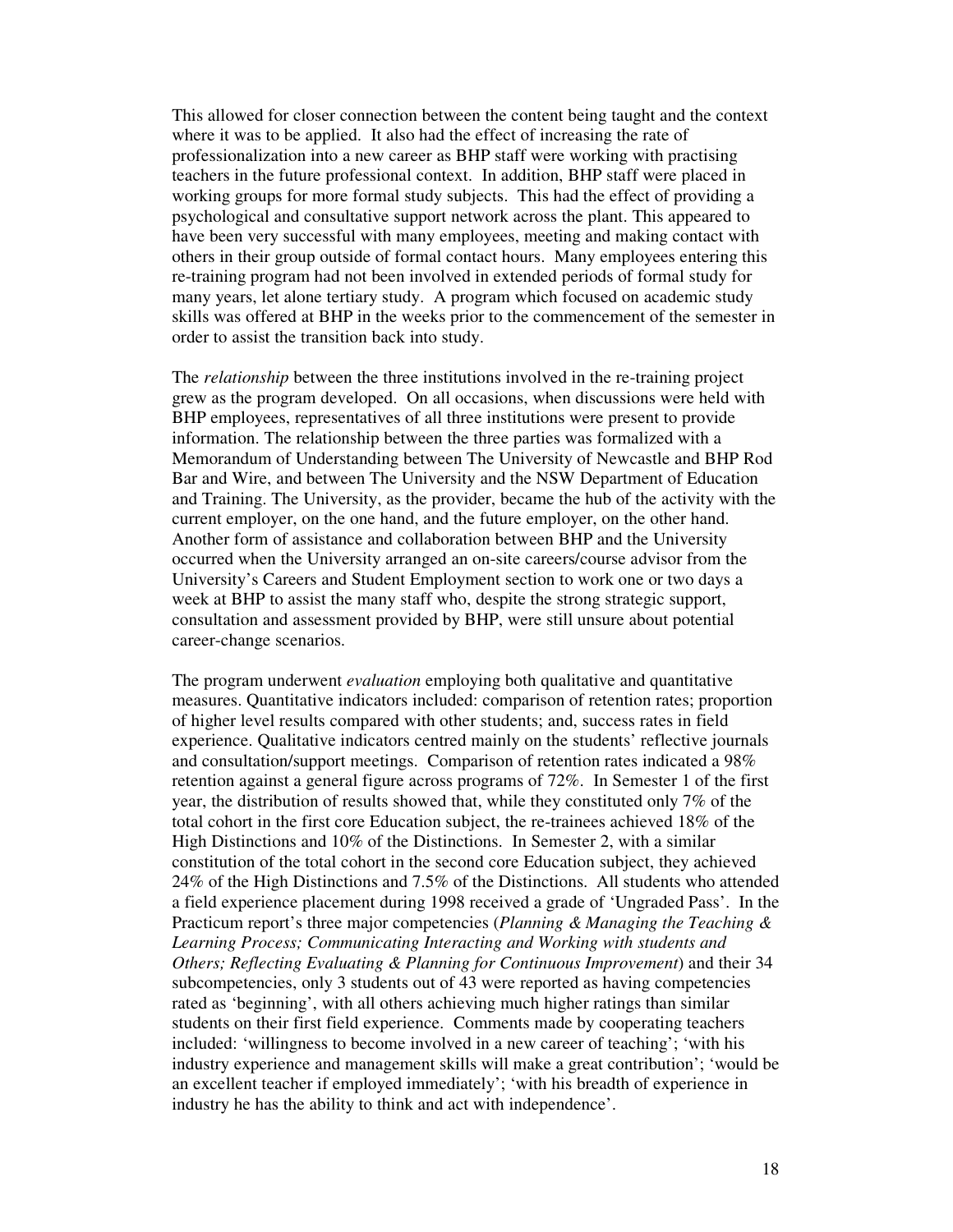Throughout their first year, re-trainees were required to maintain a learning journal, in order to facilitate reflection on their own learning experiences and the relationship between university studies and their observations and experiences in the school. These journals formed powerful learning tools, especially in relation to the retrainees' views about the teaching context and their observations and experiences in the schools. Comments in the journals included: 'being involved in lessons and working alongside teachers made me more aware of the need for effective communication'; 'visiting the school and being involved in the classroom has helped increase my university learning of what it is to be an effective teacher'; 'I felt confident I could communicate with students because I had a well planned lesson and I understood the process of learning from my studies in EDTE111'; 'by reflecting back at University on what I had seen at the school I was better able to understand the observation and the learning at the university'.

The project went on to win *two national* awards, including a1998 inaugural award of the Business Higher Education Round Table (BHERT). This was for an outstanding achievement in collaboration between universities and industry in the area of education and training. The script which accompanied the award read in part: *This is an exemplary project which deals creatively with some of the major problems caused by industrial re-structuring*. The same program won a 1999 National Teaching Award in the institutional category.

The so-called 'BHP Re-training Program' illustrates well the potential for traditional structures of professional development, re-training and new career employment to be adjusted to serve a new and identified need in society. The most pleasing aspect of the project was in the demonstration that innovation could be had within the context of the most quality assured teacher training available in the country, namely a regular University-based teacher education set of awards. The project is more fully described in Lovat (2003).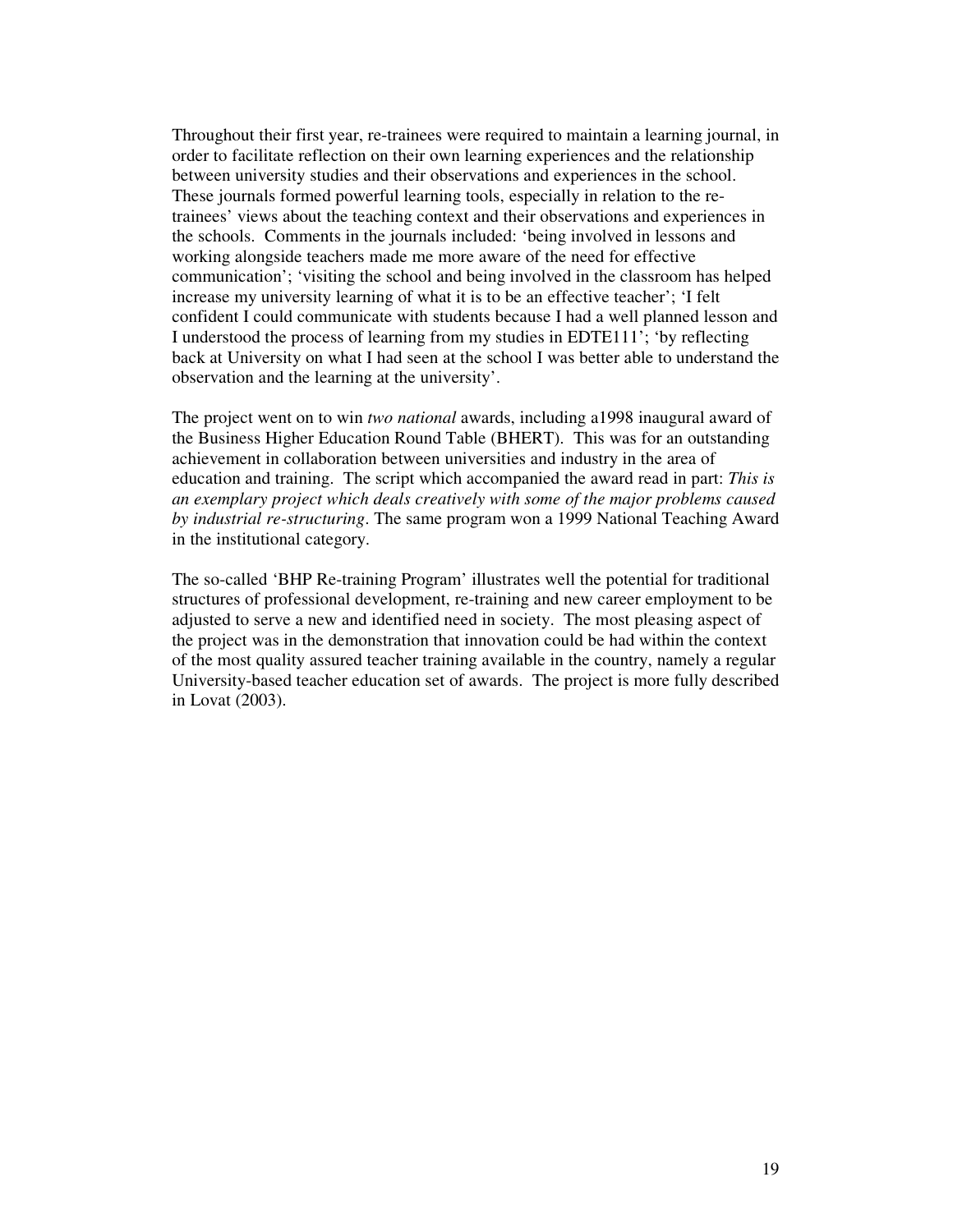### 2) **Knowledge Building Communities (University of Wollongong)**

In 1997, after a searching series of discussions on the topic *"Alternate Modes of Program Delivery for The Pre-Service Primary Course", the Faculty of Education* supported a proposal to design a research project which would *"investigate, as a pilot, an alternative approach to initial teacher education through:*

- implementation and evaluation of an inquiry and problem-solving approach such as that used in medicine and the health sciences;
- greater integration of the practical field-based component of the teacher education program with the theoretical.

This project was informed by a wide ranging review of relevant literature (Kiggins, 1997). As a consequence of this review the Faculty concluded that it needed to begin a process of challenging, and subsequently changing, the traditional paradigm of preservice teacher education to which it had been wedded since the inception of preservice teacher education at Wollongong University. The Faculty designed a project which would produce at least the following changes:

- A shift in the mode of program delivery from the traditional 'campus-basedlecture-tutorial' mode to a '*problem based-learning-within-a-school-site'* mode;
- A shift from the traditional *clinical supervision* model of practice teaching to a *problem-based- action-research-mentoring* model that brought the relationship between the specialised knowledge in Education courses and the nature and culture of schools and how they 'do business', closer together;
- A shift in the traditional roles and responsibilities of the major stake holding groups in teacher development, namely, the professional employing authorities, (e.g. NSW DET, local non-government school systems), the university, local schools, and the Teacher's Unions (NSWTF), so that a new form of 'Schoolbased Learning" might be developed.

The Faculty argued that if these three processes were set in motion, an important byproduct would be the opportunity to identify and explore the logistical, cultural, and political barriers to effecting change in both the teaching/learning culture of undergraduate teacher education (in the Wollongong context), and the traditional mindset and culture associated with practice-teaching/ the practicum (in the Wollongong context.) By the beginning of the 1999 academic year a pilot program had been designed, and a pilot cohort group invited to test the KBC-Mentoring model.

### *What Is A Knowledge-Building Community?*

Kiggins (2001) defines a Knowledge Building Community as 'a "community" of individuals who are dedicated to sharing and advancing the knowledge of the collective.' According to Hewitt et al (1995), what is defining about a Knowledge Building Community is 'a commitment among its members to invest its resources in the collective pursuit of understanding'. While the concept of 'learning communities' has been around since Dewey's time, generally it has been restricted predominantly to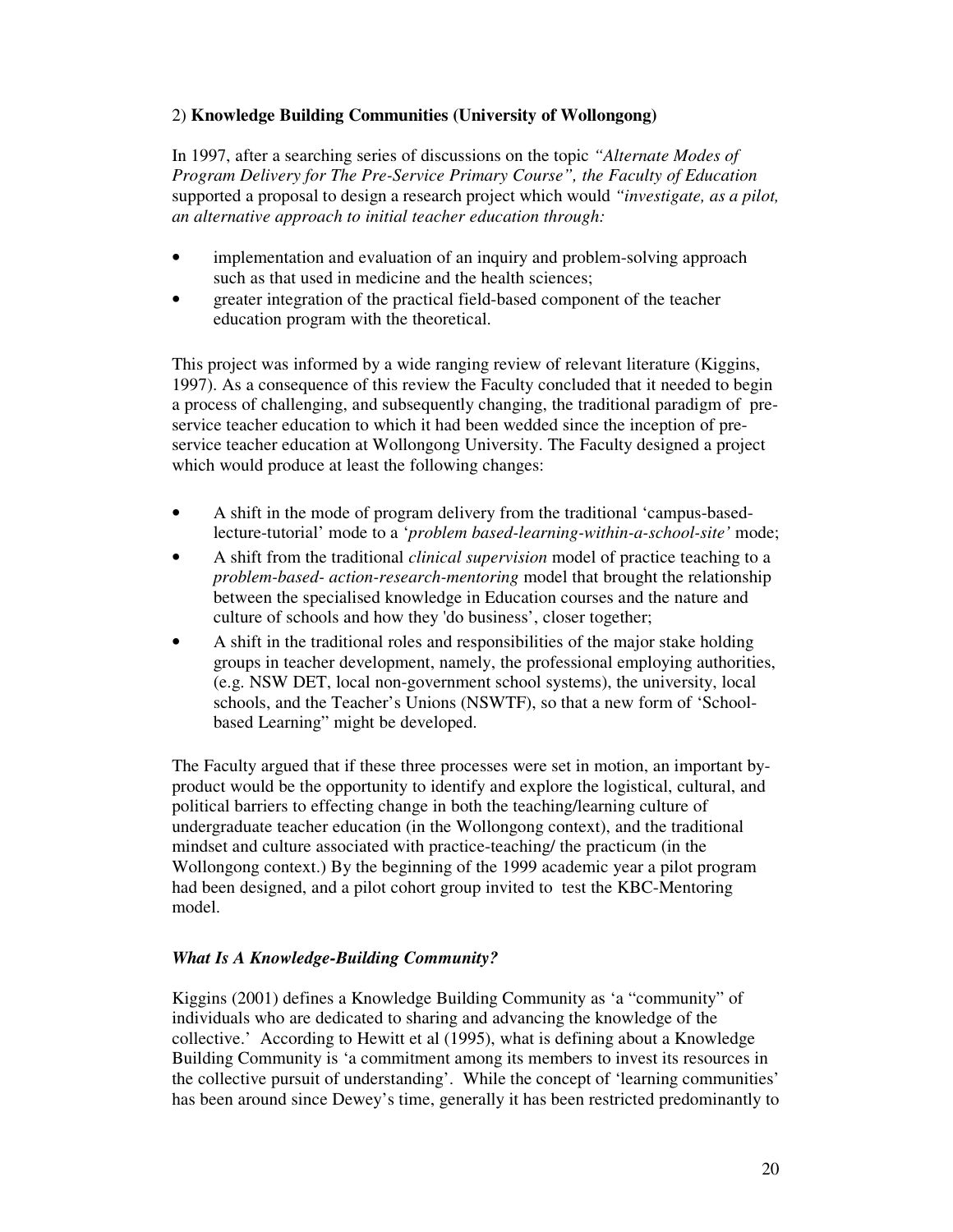school settings. The Faculty of Education at Wollongong decided to see whether these principles could be applied at the pre-service teacher ed. level.

The Knowledge Building Community is a teaching model specifically designed to deal with the issue of contextualising the delivery of instruction. One of its important tenets is that instruction should be linked as closely as possible to the contexts and settings to which it applies in the real world. Wollongong's KBC-Mentoring program is based on the creation of learning environments that *support* the continuous social construction of knowledge *through* the constant construction, de-construction, and reconstruction and sharing of meanings, *so that* the community's knowledge needs are advanced and maintained.

In the University of Wollongong's KBC these principles were applied through the creation of a setting that provided opportunities to engage in three modes of learning: Community learning; School–based learning; and Problem-based learning.

Community Learning constitutes a major shift from traditional teacher education models. It necessitates the development of a *"community of learners".* In Wollongong's case this community was made up of three distinct groups: pre-service teacher-education students; school-based teachers; and faculty lecturers who acted as facilitators on campus.

*It was the expectation that this community would establish a sense of trust and caring for other community members as they studied and learned collaboratively.*

School-based learning (SBL) is connected to the strong conviction that schools are more than buildings and people. Rather they are ecological settings in which individual cultures have evolved in response to the needs and purposes of the individuals who regularly enter them (Barker, 1967). This component of the KBC structure aimed to develop a more than rudimentary understanding of school-based culture. It also aimed to heighten awareness and familiarity of how schools "do business", to reduce the *"reality shock"* that beginning teachers' experience when they begin their careers*,* and finally, to increase preservice teachers'understandings of teachers'"real" roles in both classrooms and schools.

Problem-based learning (PBL) is designed to encourage and motivate students to *'learn to learn'* (Duch, 1995). Furthermore this theory argues that PBL challenges students to *"take charge of their education"* (Duch, 1995).

The motivation to become efficient Problem-Based Learners was created by:

- abolishing the traditional lecture, tutorial, exam and the power relationships which typically accompany them;
- changing the lecturer's role from *"expert-who-transmits-facts-to-novices" to that of "co-learner*", i.e. one who actively facilitates AND participates in, the learning and knowledge–building of the community.

### *The Evolution of Wollongong's KBC Project. 1999-2002*

UOW's program has been evolving for almost 4 years now. Although some of the original organizational and procedural ideals which were put in place 1999 have had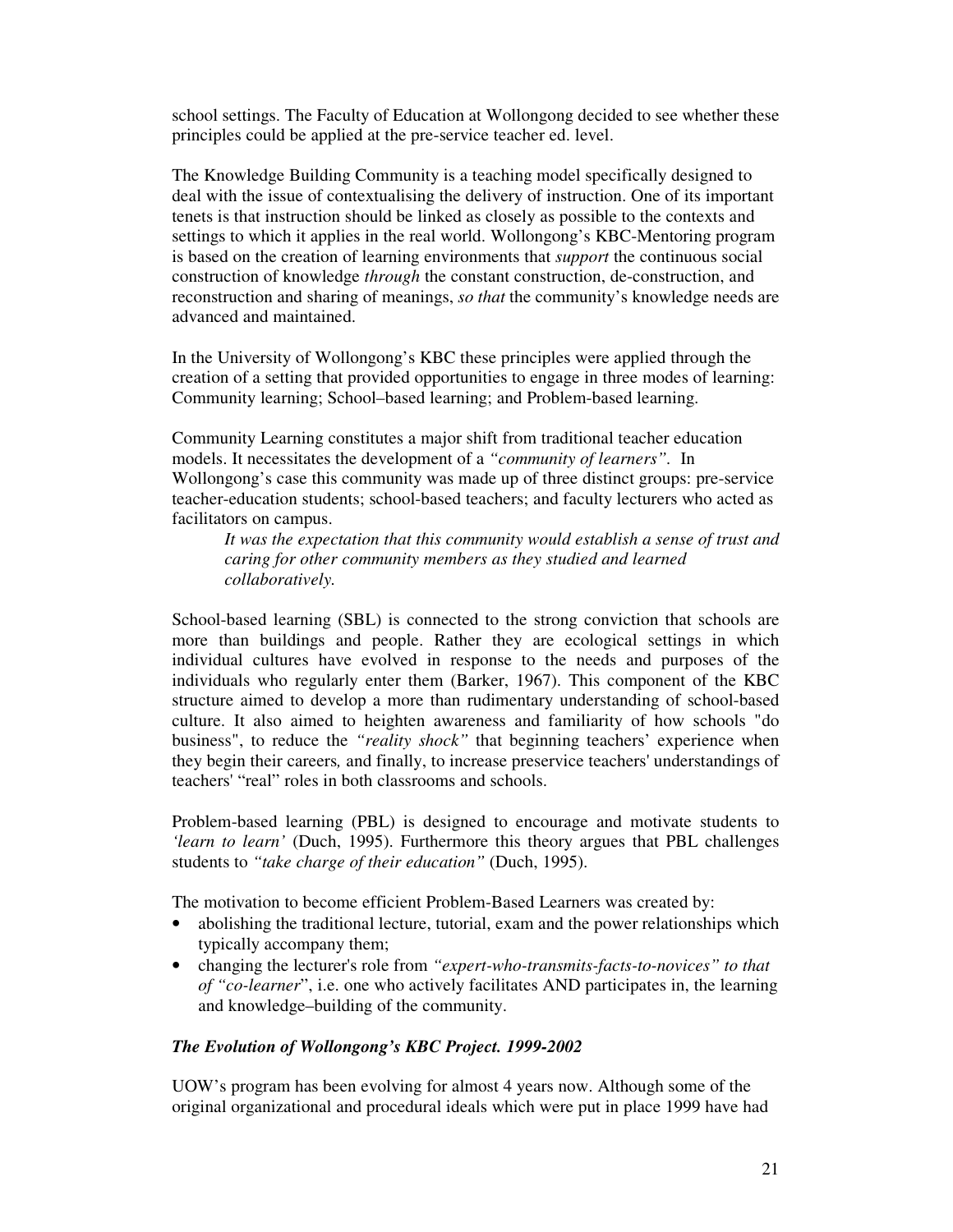to be changed, the underlying constructivist rationale and philosophy has remained firmly in place.

The current, 2002 KBC model is best described as *" negotiated-evaluation- of-a-nonnegotiable-curriculum-based-on-a-constructivist-model of-learning-and-knowledgebuilding".*

This over-nominalised phrase captures the essence of UOW's KBC program in 2002. While the program is still delivered along the original guidelines of the KBC ideals (i.e. CL, SBL, and PBL), a significant addition has been the addition of what we call*, "the four pillars of professional wisdom"* which now frame and guide the KBC learning process.

Since 2001 KBC model the students have been given the responsibility of negotiating their assessment tasks. These assessment tasks must be based on collaborative analysis of the non-negotiable curriculum i.e. the subject outcomes which mainstream students are expected to acquire. The students then undertake negotiations with the teaching staffs of the school where they are Teacher-Associates to ensure that the tasks they have devised are appropriate and achievable in their particular SBL setting.

These four 'pillars' of UOW's KBC are: taking responsibility for own learning; learning through professional collaboration; identifying and resolving professional problems; becoming a reflective practitioner.

When the expectation that all members of the KBC had to acquire skill in using, and demonstrate conceptual understanding of these four 'pillars' is made explicit, it sets in train a range of complex interactions within any particular knowledge-building community. These interactions in turn serve to drive and guide the community. One important thing these pillars provides is a *set of structures, processes, and a form of discourse*, for constructing and completing the assessment tasks.

### *Some Results Emerging From The Program's On-going Evaluation*

UOW's KBC program has been operating for four years now. The general consensus from all of the stakeholders who have been involved from the very beginning, (students, lecturing staff and schools) is that the program has both tangible and intangible benefits that make it preferable to the traditional mainstream mode of delivery. The tangible benefits include:

- Students who develop the skills, knowledge, and understandings of effective teaching to a much higher degree, in a much shorter time;
- Students who are perceived by experienced teachers to be more committed, enthusiastic, confident professionals, than mainstream students in the same cohort;
- Students who are perceived by other mainstream lecturers to be more skilled at identifying and resolving professional problem, who are more effective and productive team members, who are more autonomous learners and more reflective than most mainstream peers;
- A much stronger partnership between the University, the local schools, the major employing authority, and the teachers' union.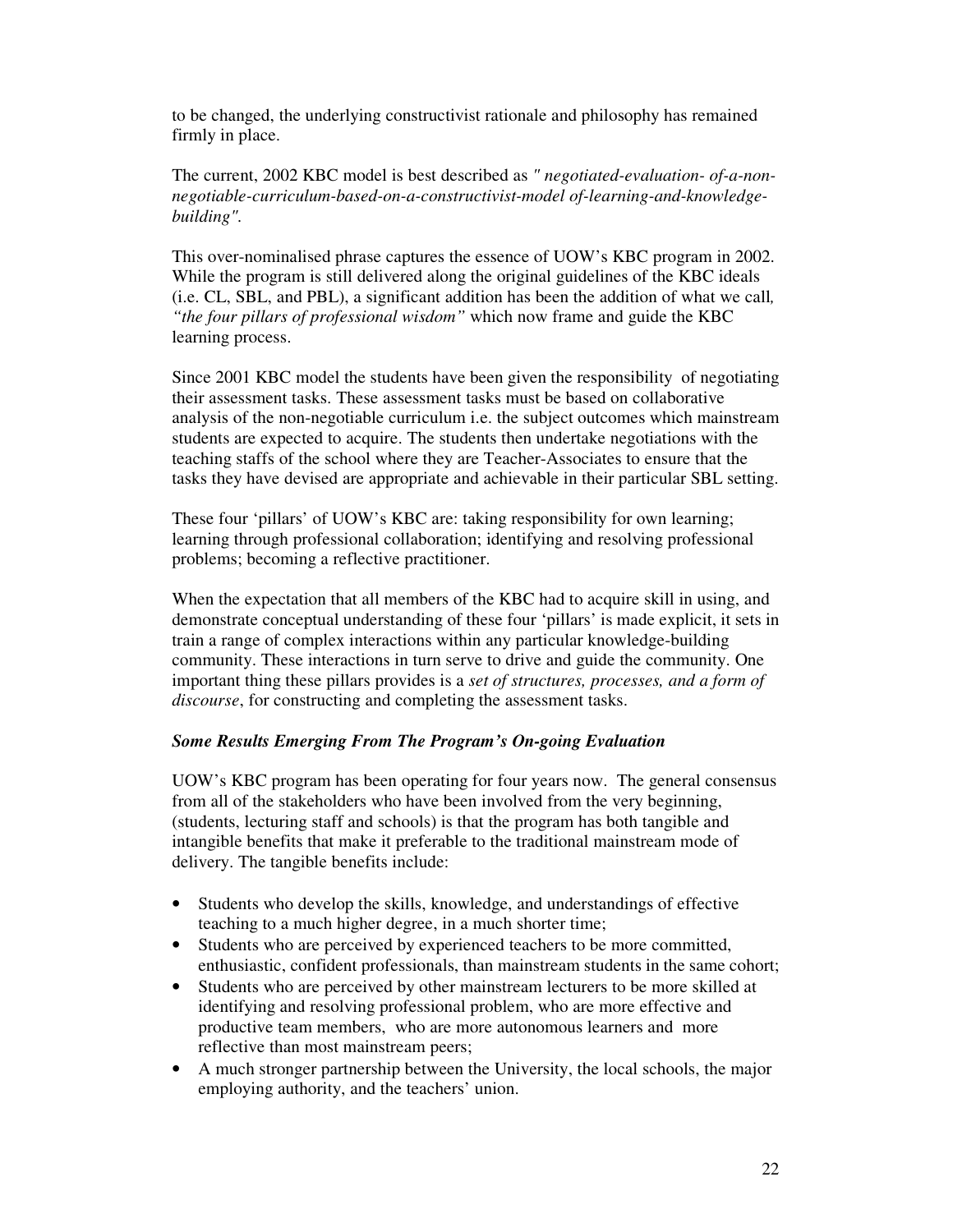The less tangible but equally important benefits include:

A subtle but significant change of the culture of the practicum experience for the schools involved. This shift is essentially from a "Clinical-supervision-oneclassroom-teacher-to-one-student" model to a "Mentoring-whole-school-participates" model. One unexpected spin-off of this change is the perception of teachers at the KBC schools of their own professional growth as they responded to the many probing questions about the rationale for the many school and classroom practices which KBC students continually asked as they sought data from their research tasks. In a recent paper, Marks (2001), reporting on this aspect of his school's involvement in UOW's KBC program writes:

*Research strongly supports the conclusion that reflection does enhance teaching and learning. In our school experience since 1999, reflective practices amongst the staff have developed:*

*1) as a result of taking on mentoring roles for the KBC program; and*

*2) as a result of collegial management and supervisory styles becoming the philosophical base of our school.*

*In essence the KBC program operated as the vehicle for the implementation of reflection through the mentoring role. . . (Marks 2001, p9)*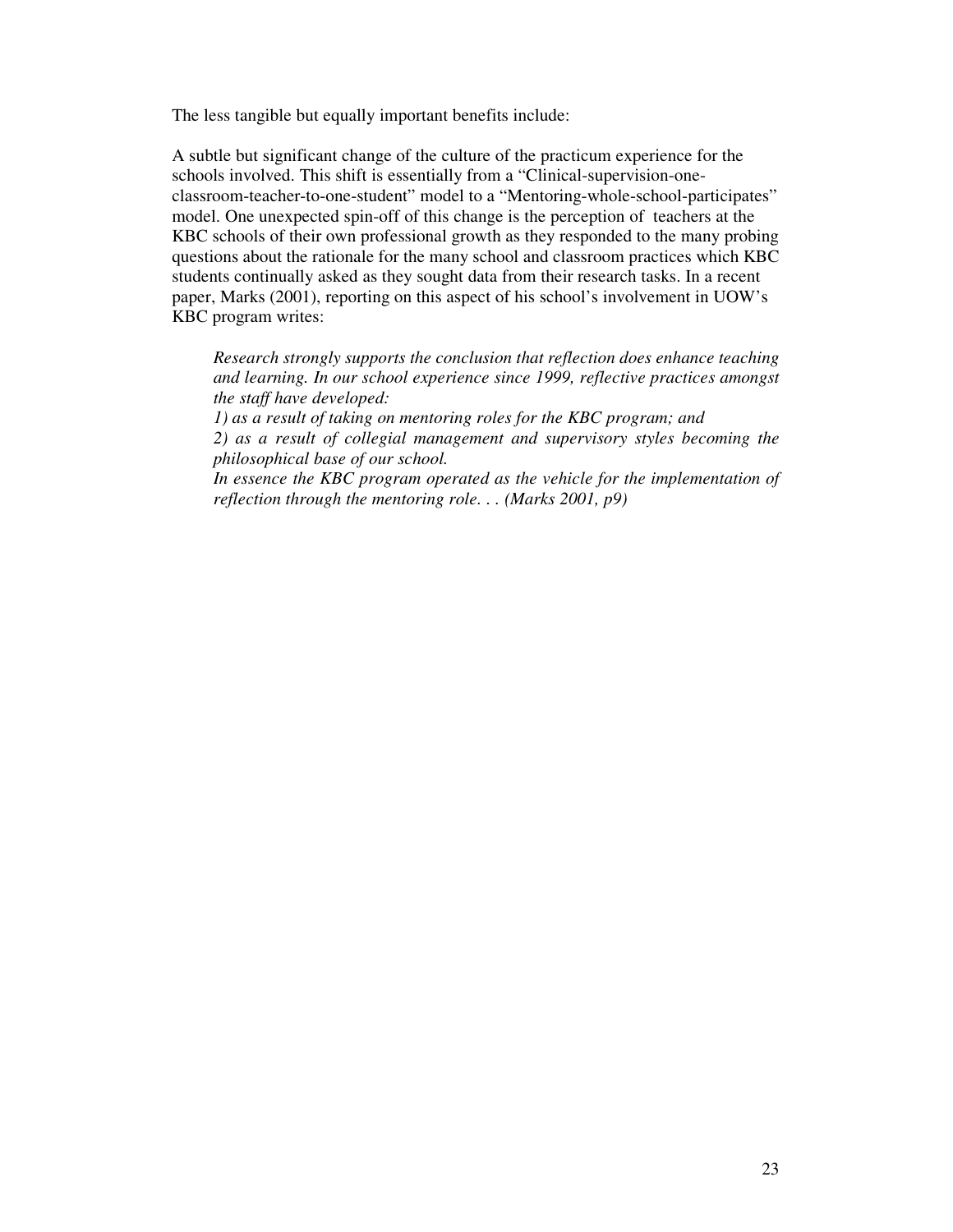#### **3) Mentoring and Induction, USA**

Teaching, and teacher education, is increasingly being viewed as a collaborative task, and one in which professional support and learning is essential. In the United States, this view is partly reflected in the proliferation of mentoring and induction programs. By as early as 1987, research suggested that 47 US states had a mentoring/induction program at least in the planning process (Mentor Center 2003). However, programs and commitment to mentoring have varied markedly across the states, and the efficacy of mentoring programs is only now being fully realized.

The Beginning Educator Support and Training (BEST) program is a Connecticut initiative focused on a comprehensive three-year teacher induction program. BEST recognizes that contemporary educators need to be facilitators, motivators and colearners, and require a broad range of cognitive and social skills. The curriculum, structure and assessment of the program is focused on these skills and sensibilities. Of particular note is the use of portfolio assessment. Connecticut is a pioneer of portfolio learning, which enables a broader range of skills to be demonstrated than traditional measures of alphabetical literacy. In portfolio assessment, teachers are required to describe their teaching context, provide lesson logs, reflect on their planning, provide videotapes of their classroom practice and submit samples of student work and assessment. This portfolio approach enables a wide range of skills to be assessed, including preparation techniques, classroom practice, effective pedagogy, student assessment techniques, curriculum presentation, quality and nature of student work, and capacity to shape classroom experiences (Berry et al 2002). BEST has also attempted to link successful completion of the portfolio to teacher certification. North Carolina and Kentucky have adopted similar portfolio approaches which enable novice teachers to demonstrate cumulative learning over a period of time eg a year (Southeast center for teaching quality 2003).

Portfolio learning and assessment is assisted by an emphasis on mentoring and induction. Mentoring is now relatively common within teacher education settings, but the 'one teacher one classroom' model remains prevalent. Mentors within the BEST program, who must themselves receive mentoring training, are in regular contact with novice teachers and assist them through observation and analysis of teaching and learning performance in classroom settings. Similar projects exist in Santa Cruz, where a highly successful New Teacher Project (SCNTP) ensures that teachers within their first two years of practice have sustained mentoring support (governors commission 2001). Since 1988, veteran teachers within the Santa Cruz system have been released from full-time work for up to three years to mentor small groups of first and second year students (Gless and Moir 2001). As Gless and Moir highlight, this exchange offers reciprocal benefits, in particular through the reinvigoration of seasoned teachers as they become teachers of teachers (2001). A public commitment of resources to enable time-release, however, is important if mentoring programs are to fulfill their potential.

For many teachers where such resources are provided, mentoring becomes an attractive career path option, and similar professional development experiences may be extended to mentors. In Santa Cruz, prospective mentors attend 'Foundations in mentoring' training days and subsequent coaching. Junior mentors work closely with more experienced mentors, and mentors have strong collegial professional links.